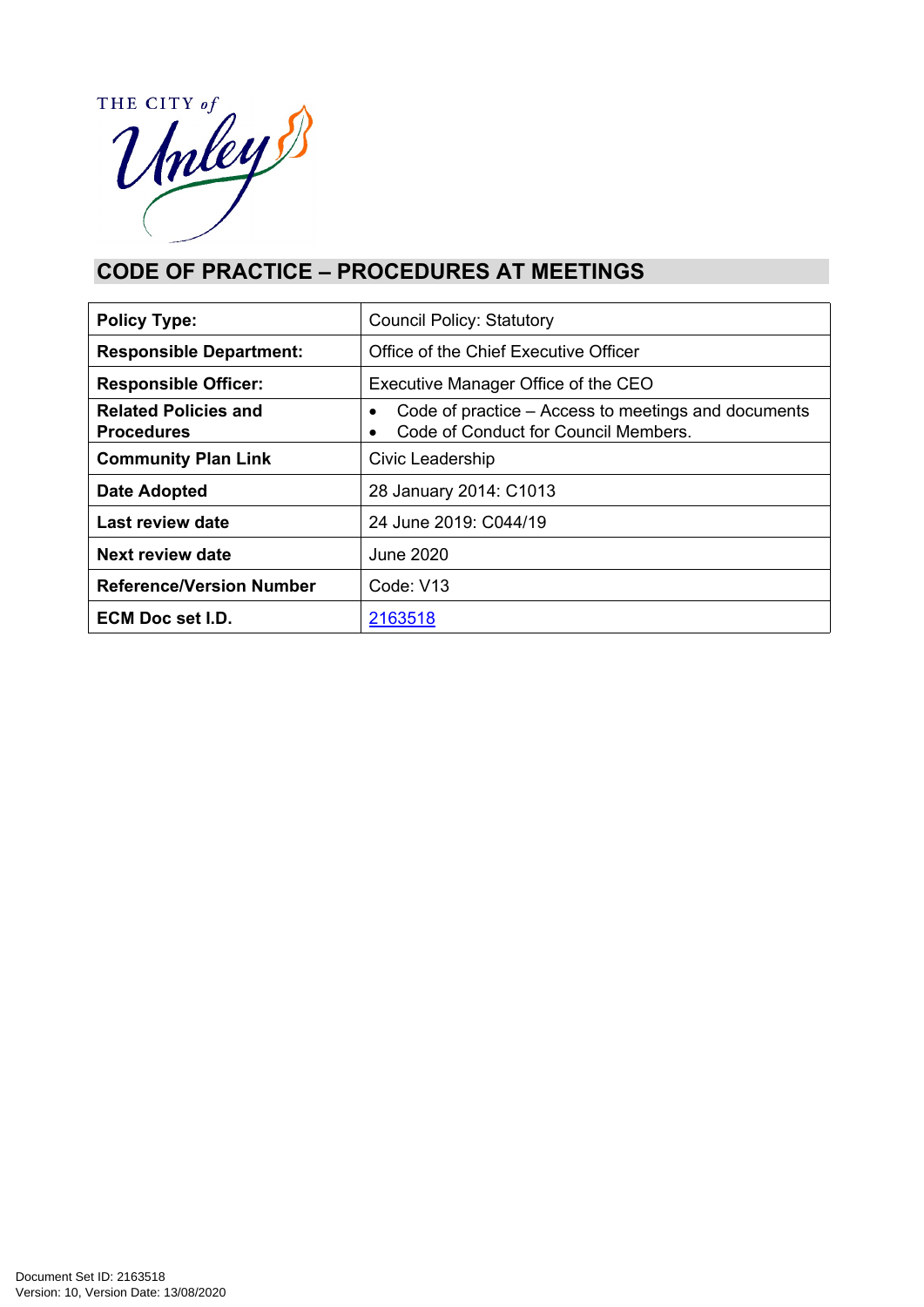Document Set ID: 2163518<br>Version: 10, Version Date: 13/08/2020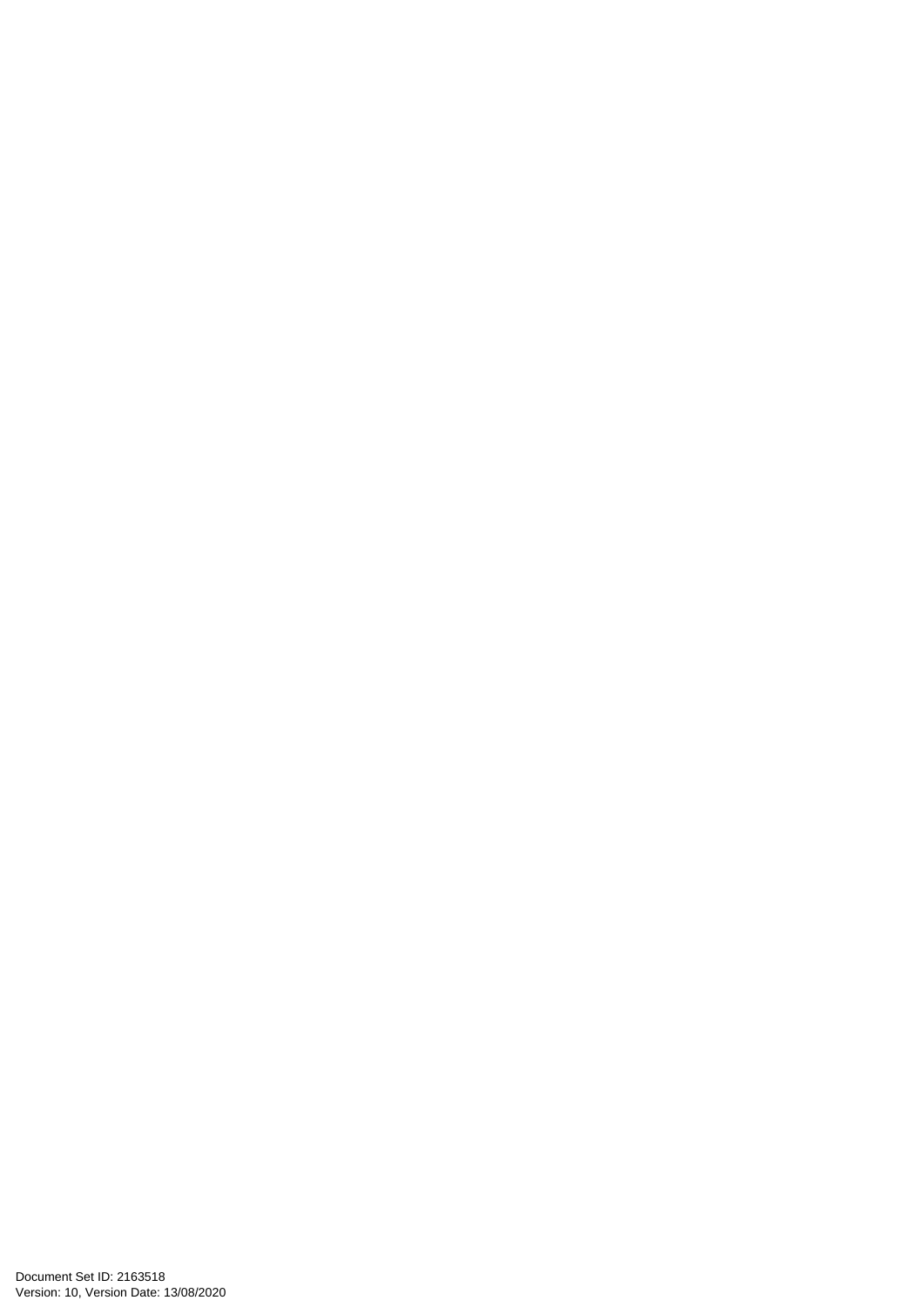# **CONTENTS**

| 1.          |                                                                      |  |
|-------------|----------------------------------------------------------------------|--|
| 2.          |                                                                      |  |
| 3.          |                                                                      |  |
| 4.          |                                                                      |  |
|             |                                                                      |  |
|             |                                                                      |  |
| 5.          |                                                                      |  |
| 6.          |                                                                      |  |
|             |                                                                      |  |
| 7.          |                                                                      |  |
| 8.          |                                                                      |  |
| 9.          |                                                                      |  |
| 10.         |                                                                      |  |
| 11.         |                                                                      |  |
| 12.         |                                                                      |  |
| 13.         |                                                                      |  |
| 14.         |                                                                      |  |
| 15.         |                                                                      |  |
| 16.         |                                                                      |  |
| 17.         |                                                                      |  |
| 18.         |                                                                      |  |
| <b>UGB</b>  |                                                                      |  |
| <b>ULAT</b> |                                                                      |  |
| 19.         |                                                                      |  |
| 20.         |                                                                      |  |
| <b>UADJ</b> |                                                                      |  |
| <b>UEMG</b> |                                                                      |  |
| 21.         | Chief executive officer may submit report recommending revocation or |  |
|             |                                                                      |  |
|             |                                                                      |  |
| 22.         |                                                                      |  |
| U22A        |                                                                      |  |

THE CITY of hiley

Code of Practice - Procedures at Meetings

Document Set ID: 2163818 Version: 10, Version Date: 13/08/2020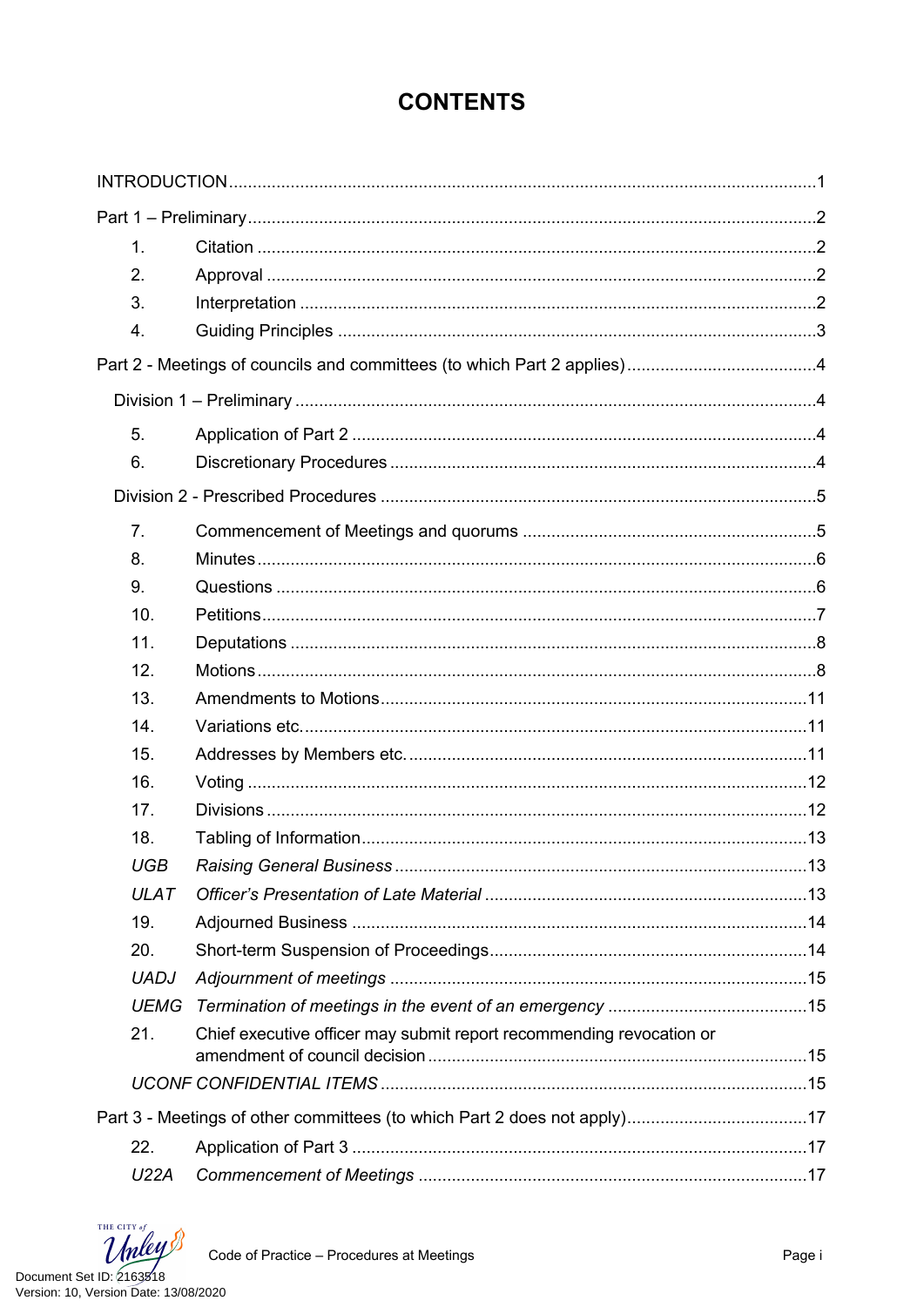| U22B        |                                                                                |  |
|-------------|--------------------------------------------------------------------------------|--|
| 23.         |                                                                                |  |
| 24.         |                                                                                |  |
| <b>UADD</b> |                                                                                |  |
| 25.         |                                                                                |  |
|             |                                                                                |  |
| 26.         |                                                                                |  |
| 27.         |                                                                                |  |
| <b>UNCM</b> | Elected member non-committee member contribution at committee meetings 20      |  |
| 28.         |                                                                                |  |
| 29.         |                                                                                |  |
| 30.         |                                                                                |  |
|             |                                                                                |  |
| U32         |                                                                                |  |
| U33         | Nomination/Appointment of elected members to internal and external positions23 |  |
| U34         | Elected Member Briefings and Workshops - Operating Procedure25                 |  |
|             |                                                                                |  |
|             |                                                                                |  |
|             |                                                                                |  |



Code of Practice – Procedures at Meetings Page ii Page ii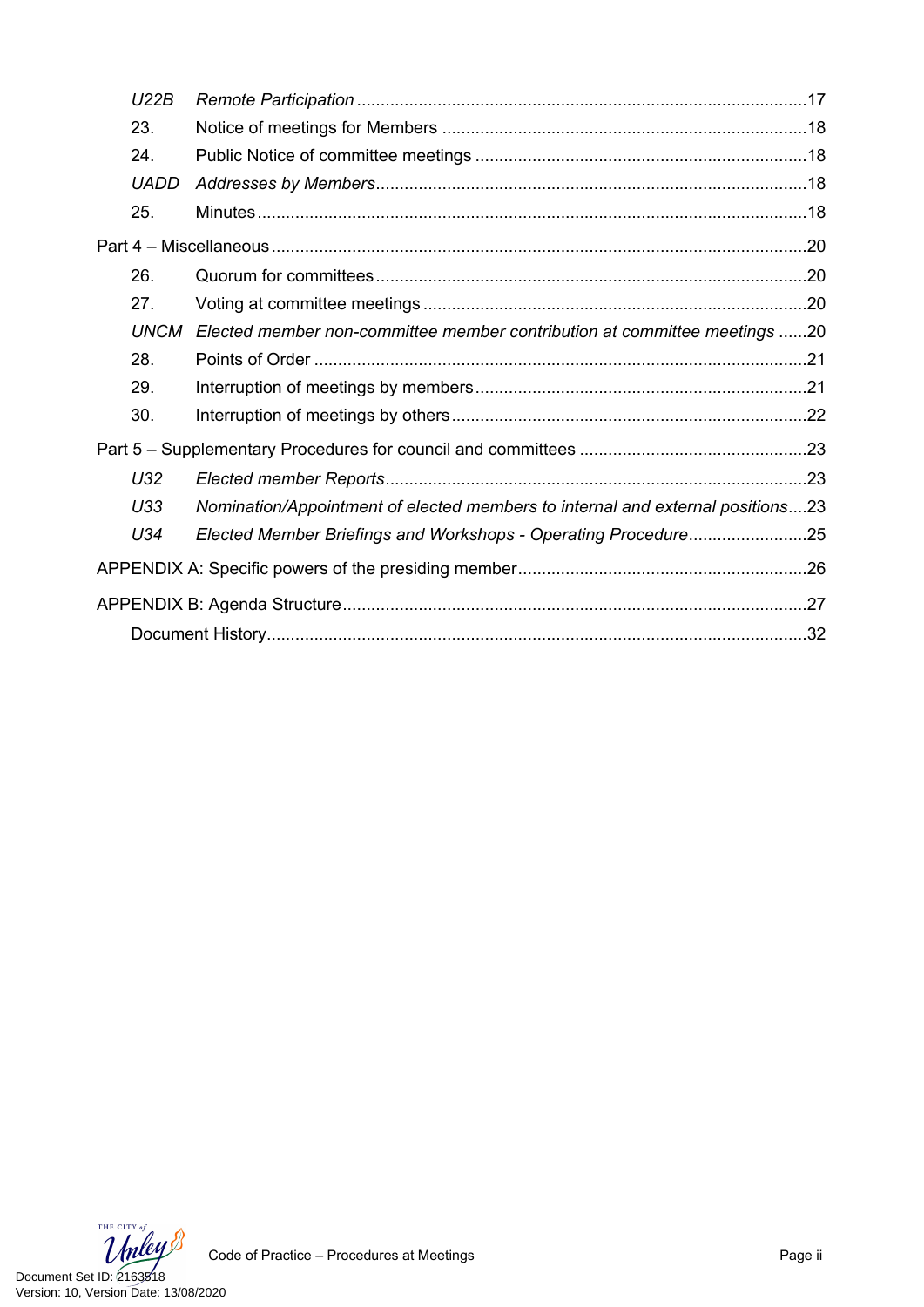# <span id="page-4-0"></span>**INTRODUCTION**

The City of Unley is committed to the principles of honest, open and accountable government and encourages community participation in the business of Council.

Sections 86(8) and 89(1) of the *Local Government Act* 1999 ("the Act") provide that meetings of the council or a council committee will be conducted according to procedures:

- prescribed by the Act;
- prescribed by regulation; and
- in relation to council meetings, insofar as the procedure is not prescribed by either the Act or regulations — as determined by the council; and
- in relation to committee meetings, insofar as the procedure is not prescribed by the Act or regulations, or determined by the council — as determined by the committee itself.

Part 2 of the *Local Government (Procedures at Meetings) Regulations* 2013 ("the Regulations") specify certain procedures to be followed during the operation of council and certain council committee meetings. These meetings include:

- the meetings of the council;
- the meetings of a council committee performing regulatory activities; and
- the meetings of any other council committee to which the Council has resolved Part 2 will apply.

Regulation 6 provides that the council may develop a Code of Practice, where it chooses, to establish its own procedures in substitution for procedures under the Regulations which are expressed to allow variation.

This Code of Practice incorporates three types of procedures:

- procedures contained in the Regulations;
- procedures contained in the Regulations that are expressed to allow variation and are varied by the Council; and
- procedures on which the council has determined both the Act and Regulations are silent and so has determined those matters itself.

For ease of reference this Code of Practice includes the Regulations and are referenced with the same regulation number. Procedures that are varied, or concern matters on which the Act and Regulations are silent, are shown in bold and italics and/or also enclosed in a border.

Note — whilst procedures contained in the Act are not incorporated into this Code of Practice, they must be adhered to in all council and council committee meetings.

This Code of Practice will be available to the public to assist their understanding of the procedures associated with the operation of both council and council committee meetings of the City of Unley.

In accordance with Regulation 6, the council should review the operation of this Code of Practice at least once in every financial year. The council may, at any time, by resolution supported by at least two-thirds of the members of the council entitled to vote, alter, substitute or revoke this Code of Practice - Procedures at Meetings.

In developing this Code of Practice, the council has at all times had regard to the Guiding Principles set out at Regulation 4 (see page 2).

THE CITY of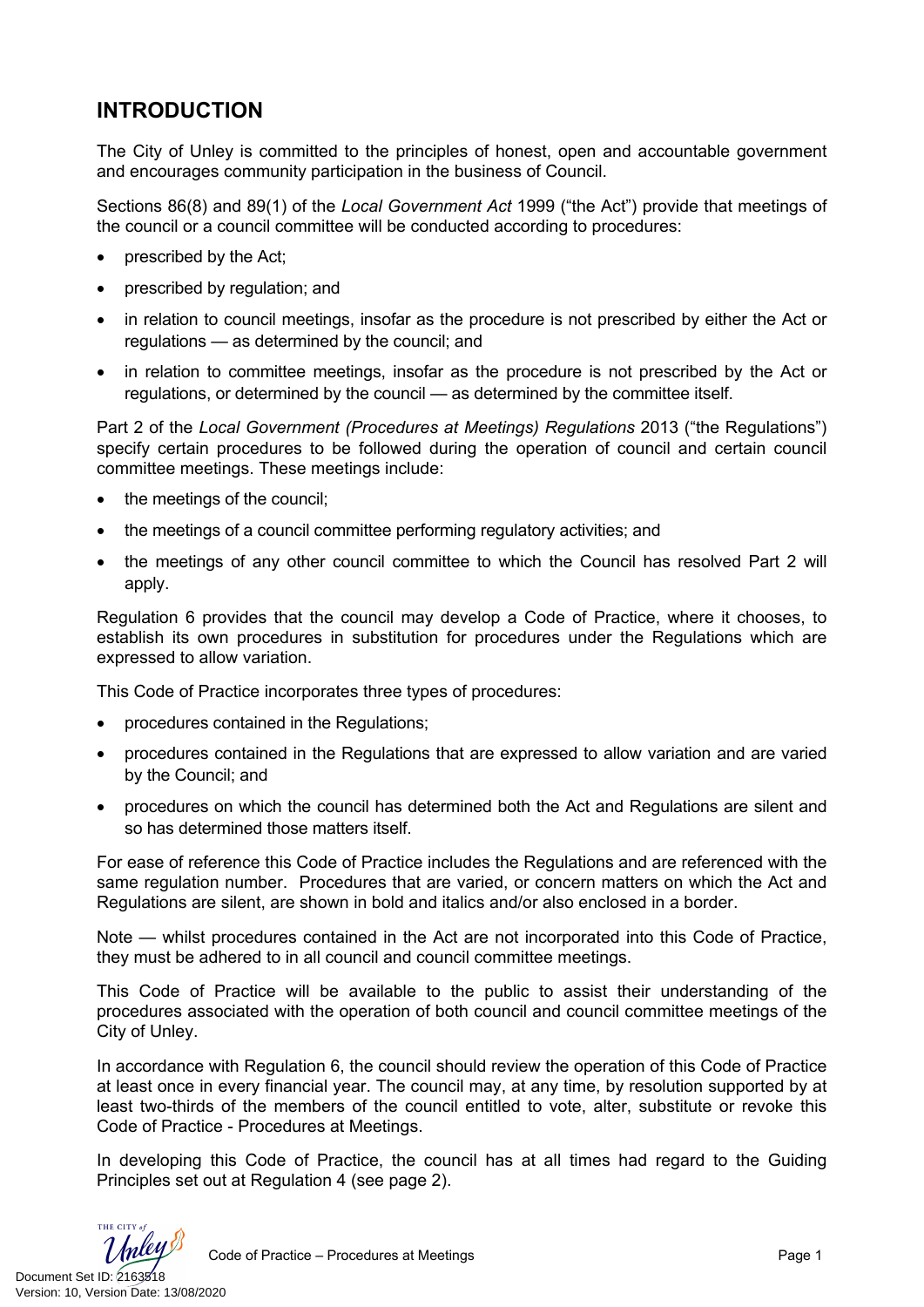# <span id="page-5-0"></span>**PART 1 – PRELIMINARY**

# <span id="page-5-1"></span>**1. CITATION**

*These procedures may be cited as the "City of Unley Code of Practice – Procedures at Meetings".*

# <span id="page-5-2"></span>**2. APPROVAL**

*These procedures were approved by the City of Unley Council on 24 June 2019.*

#### <span id="page-5-3"></span>**3. INTERPRETATION**

(1) In these procedures, unless the contrary intention appears—

**"Act"** means the Local Government Act 1999;

**"clear days"** — see clause 3(2) and 3(3);

**"deferment"** means to delay a motion until the next meeting as long as there is no question for determination before the meeting. It cannot be used in substitution for a formal motion.

**"deputation"** means a person or group of persons who wish to appear personally before the council or a council committee in order to address the council or the committee (as the case may be) on a particular matter;

**"formal motion"** means a motion—

- a) that the meeting proceed to the next business; or
- b) that the question be put; or
- c) that the question lie on the table; or
- d) that the question be adjourned; or
- e) that the meeting be adjourned<sup>1</sup>;

**"Guiding Principles"** — see regulation 4;

**"member"** means a member of the council or council committee (as the case may be);

**"point of order"** means a point raised to draw attention to an alleged breach of the Act or these procedures in relation to the proceedings of a meeting;

**"presiding member"** means the person who is the presiding member at a council or council committee meeting (as the case may be) and includes any person who is presiding at a particular meeting;

**"written notice"** includes a notice given in a manner or form determined by the council, *which includes legibly hand written or typed and either in paper or electronic form.*

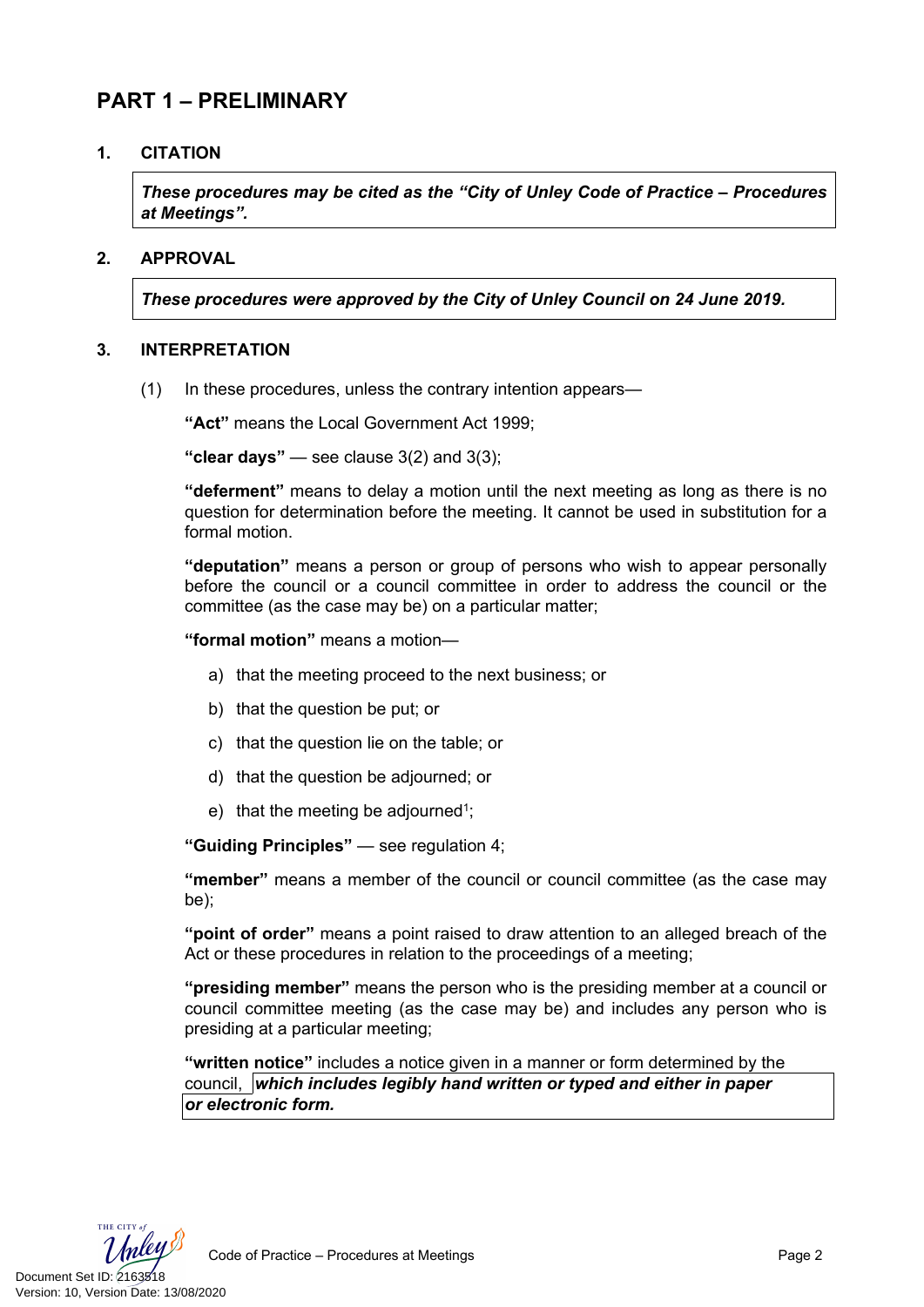- (2) In the calculation of 'clear days' in relation to the giving of notice before a meeting—
	- (a) the day on which the notice is given, and the day on which the meeting occurs, will not be taken into account; and
	- (b) Saturdays, Sundays and public holidays will be taken into account.
- (3) For the purposes of the calculation of *clear days* under subclause (2), if a notice is given after 5p.m. on a day, the notice will be taken to have been given on the next day.
- (4) For the purposes of these meeting procedures, a vote on whether *leave of the meeting* is granted may be conducted by a show of hands (nothing in this subregulation prevents a division from being called in relation to the vote).

# <span id="page-6-0"></span>**4. GUIDING PRINCIPLES**

- (1) The following principles (the *Guiding Principles*) should be applied with respect to the procedures to be observed at a meeting of the council or a council committee—
	- (a) procedures should be fair and contribute to open, transparent and informed decision-making;
	- (b) procedures should encourage appropriate community participation in the affairs of the council;
	- (c) procedures should reflect levels of formality appropriate to the nature and scope of responsibilities exercised at the meeting;
	- (d) procedures should be sufficiently certain to give the community and decision makers confidence in the deliberations undertaken at the meeting.

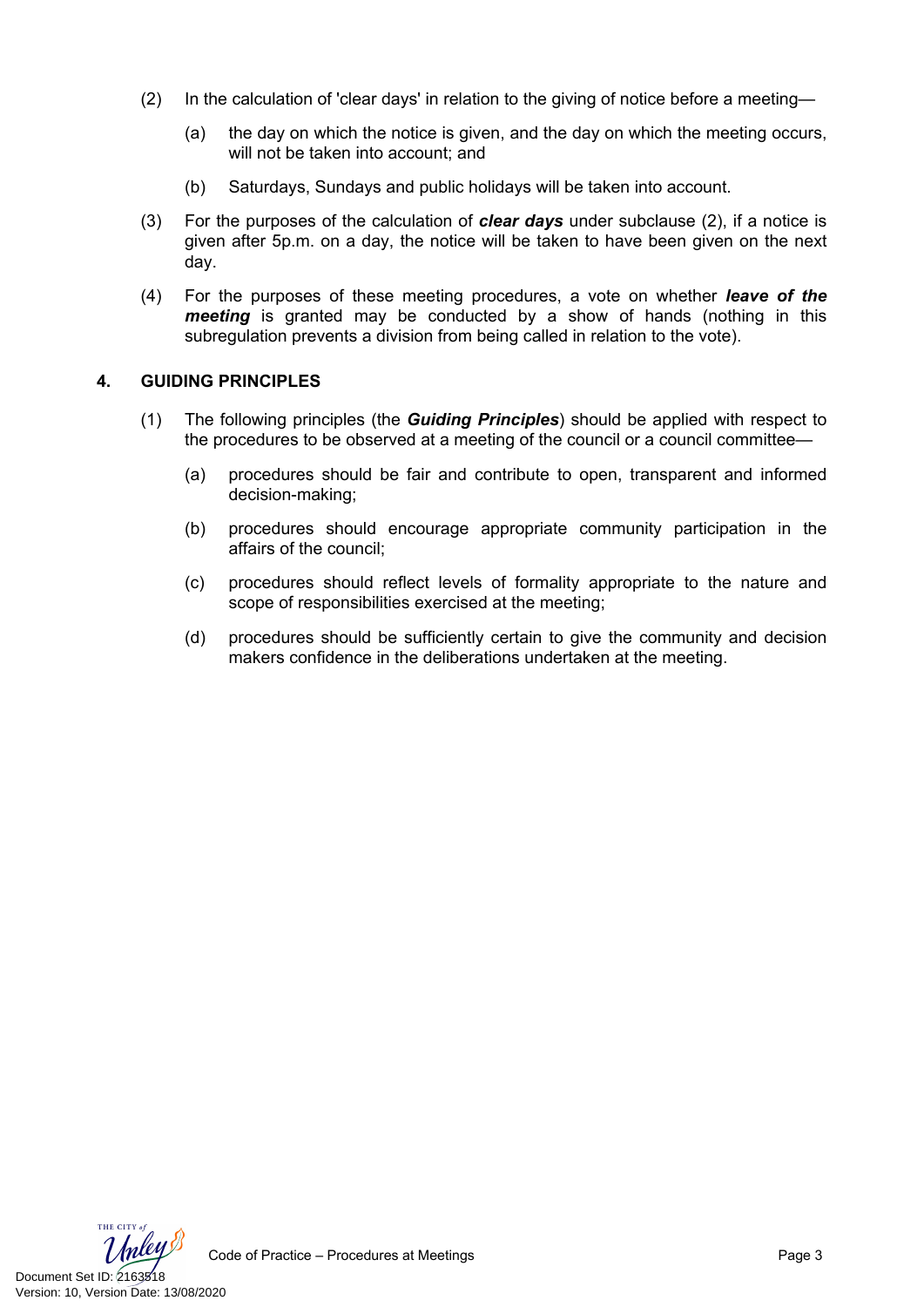# <span id="page-7-0"></span>**PART 2 - MEETINGS OF COUNCILS AND COMMITTEES (TO WHICH PART 2 APPLIES)**

# <span id="page-7-1"></span>*DIVISION 1 – PRELIMINARY*

#### <span id="page-7-2"></span>**5. APPLICATION OF PART 2**

- (1) The provisions of this Part apply to:-
	- (a) the meetings of the council;
	- (b) the meetings of a council committee performing regulatory activities; and
	- (c) the meetings of any other council committee if the council has, by resolution, determined that this Part should apply to that committee.
- *(U.2) where there is any doubt as to whether a Committee performs regulatory activities, the Chief Executive Officer will make a final determination on the matter.*

# <span id="page-7-3"></span>**6. DISCRETIONARY PROCEDURES**

- (1) Subject to the requirements of the Act, if a provision of this Part is expressed to be capable of being varied at the discretion of the council pursuant to this procedure, then a council may, by a resolution supported by at least two-thirds of the members of the council entitled to vote, determine that a code of practice prepared or adopted by the council that establishes its own procedures for the relevant matter or matters will apply in substitution for the relevant provision (and such a determination will have effect according to its terms).
- (2) A council should, at least once in every financial year, review the operation of a code of practice under this procedure.
- (3) A council may at any time, by resolution supported by at least two-thirds of the members of the council entitled to vote, alter a code of practice, or substitute or revoke a code of practice.
- (4) A council must, in considering the exercise of a power under this procedure, take into account the Guiding Principles.
- (5) A person is entitled to inspect (without charge) the code of practice of a council under this procedure at the principal office of the Council during ordinary office hours.
- (6) A person is entitled, on payment of a fee fixed by the council, to a copy of the code of practice.
- (7) Clause 12(4) does not apply to a motion under sub-clause (3).
- $(8)$  This procedure does not limit or derogate from the operation of clause 20<sup>1</sup>.

Note-

<sup>(</sup>see sections  $86(8)$  and  $89(1)$  of the Act.)



<sup>1.</sup> Furthermore, if a matter is not dealt with by the Act or this Code of Practice (including under a code of practice under this regulation), then the relevant procedure will be-

<sup>(</sup>b) As determined by the council; or

 $(c)$  In the case of a council committee where a determination has not been made by the council – as determined by the committee.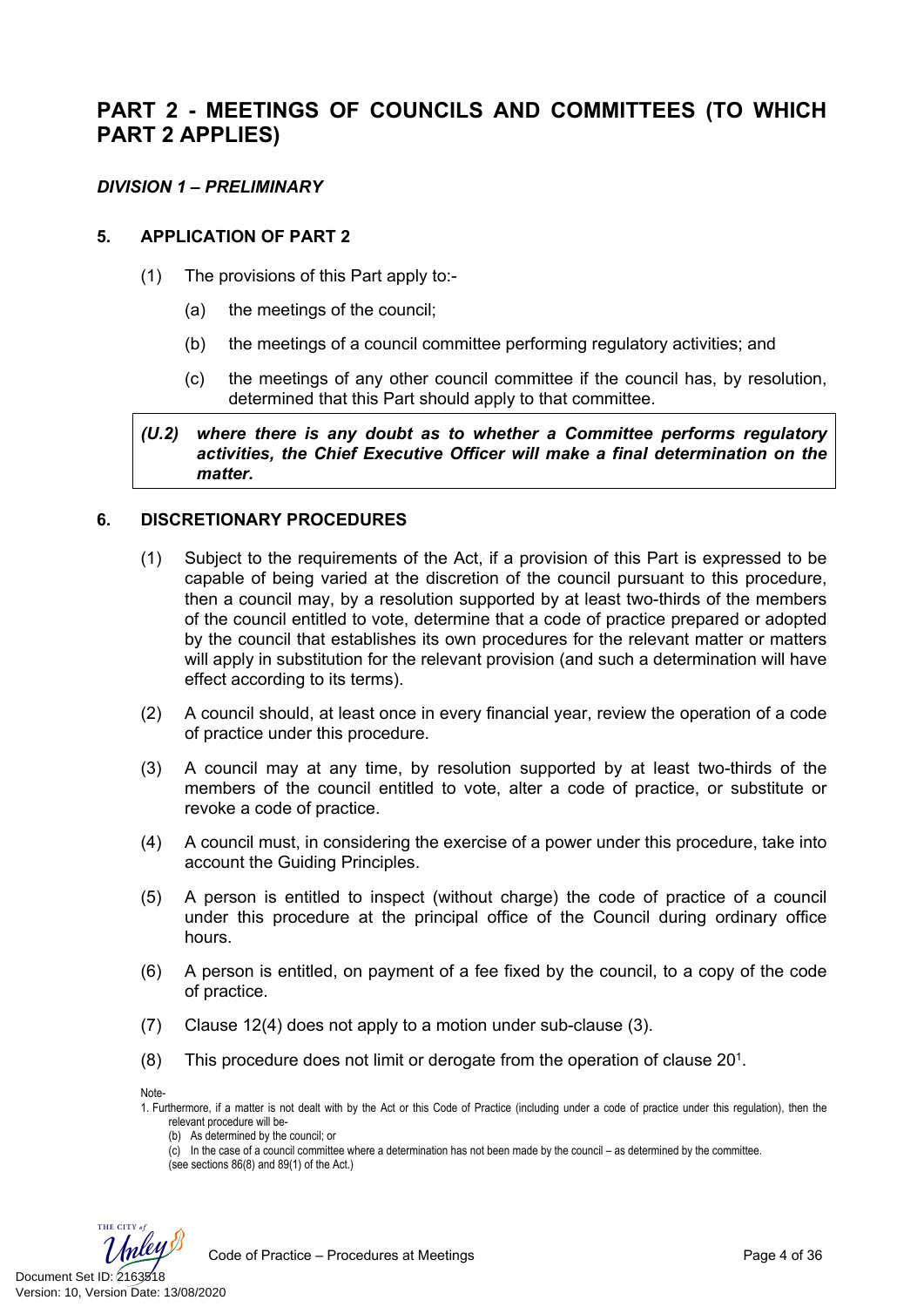# <span id="page-8-0"></span>*DIVISION 2 - PRESCRIBED PROCEDURES*

# <span id="page-8-1"></span>**7. COMMENCEMENT OF MEETINGS AND QUORUMS**

- (1) A meeting will commence as soon after the time specified in the notice of meeting as a quorum is present.
- (2) If the number of apologies received by the chief executive officer indicates that a quorum will not be present at a meeting, the chief executive officer may adjourn the meeting to a specified day and time.
- (3) If at the expiration of 30 minutes from the time specified in the notice of meeting as the time of commencement a quorum is not present, the presiding member or, in the absence of a presiding member, the chief executive officer, will adjourn the meeting to a specified day and time.
- (4) Section 74 of the Act contains the process for dealing with a declaration of a material conflict of interest by an elected member or independent member of a council committee and subsequent loss of a quorum.
- (5) Section 75A(3) of the Act contains the process for dealing with a declaration of an actual or perceived conflict of interest by an elected member or independent member of a council committee and subsequent loss of a quorum.
- (6) If a meeting is adjourned for want of a quorum, the chief executive officer will record in the minute book the reason for the adjournment, the names of any members present, the details required under Sections 74(5) or 75A(4) of the Act, and the date and time to which the meeting is adjourned.
- (7) If a meeting is adjourned to another day, the chief executive officer must—
	- (a) give notice of the adjourned meeting to each member setting out the date, time and place of the meeting; and
	- (b) give notice of the adjourned meeting to the public by causing a notice setting out the date, time and place of the meeting to be placed on display at the principal office of the council.

# *(U.8) Mobile Electronic Devices*

- *(a) Mobile telephones and smart devices (including but not limited to iPad's etc.) must be placed in silent mode during a meeting.*
- *(b) Electronic devices are not to be used to communicate with other members about an agenda item during a meeting.*
- *(U.9) Variation of Order of Agenda*
	- *(a) The presiding member may, with the consent of the majority<sup>1</sup> of the council or committee members present, vary the order of the agenda.*
	- *(b) Where there are members of the public present in the gallery, council staff should (where possible) determine any agenda item(s) of particular interest to those persons and provide such information to the presiding member as soon as practicable (and preferably before the meeting commences).*

*1 – a majority means the consent of more than half of the members present*

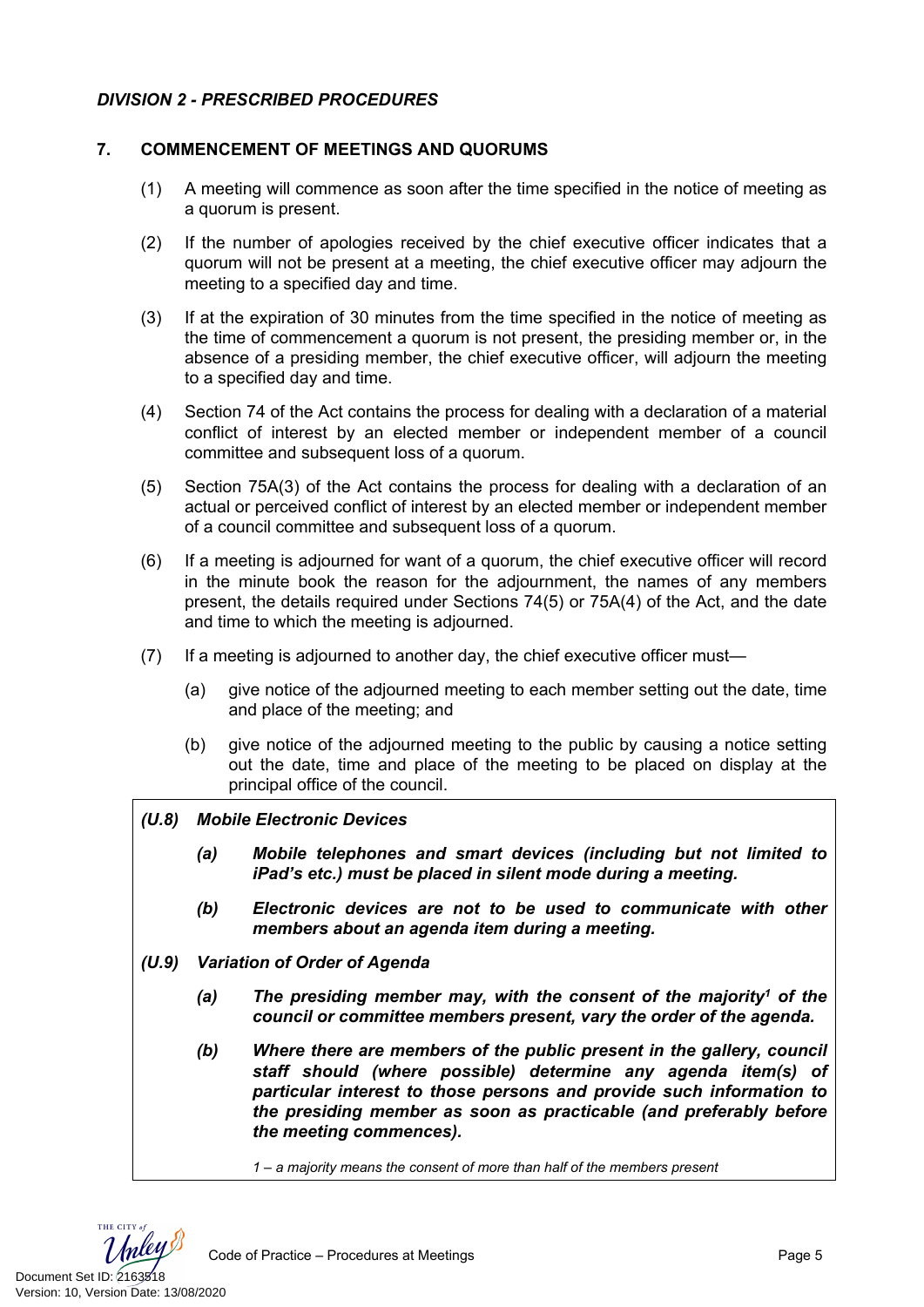# <span id="page-9-0"></span>**8. MINUTES**

- (1) The minutes of the proceedings at a meeting must be submitted for confirmation at the next meeting or, if that is omitted, at a subsequent meeting.
- (2) No discussion on the minutes may occur before confirmation, except as to the accuracy of the minutes as a record of proceedings.
- (3) On the confirmation of the minutes, the presiding member will—
	- (a) initial each page of the minutes, which pages are to be consecutively numbered; and
	- (b) place his or her signature and the date of confirmation at the foot of the last page of the minutes.
- (4) The minutes of the proceedings of a meeting must include—
	- (a) the names of the members present at the meeting; and
	- (b) in relation to each member present—
		- (i) the time at which the person entered or left the meeting; and
		- (ii) unless the person is present for the whole meeting, the point in the proceedings at which the person entered or left the meeting; and
	- (c) each motion or amendment, and the names of the mover and seconder; and
	- (d) any variation, alteration or withdrawal of a motion or amendment; and
	- (e) whether a motion or amendment is carried or lost; and
	- (f) any disclosure of interest made by a member and the details required under Sections 74(5) or 75A(4) of the Act; and
	- (g) an account of any personal explanation given by a member; and
	- (h) details of the making of an order under section 90(2) and 90(7) of the Act and;
	- (i) a note of the making of an order under Section 91(7) of the Act in accordance with the requirements of Section 91(9); and
	- (j) details of any adjournment of business; and
	- (k) a record of any request for documents to be tabled at the meeting; and
	- (l) a record of any documents tabled at the meeting; and
	- (m) a description of any oral briefing given to the meeting on a matter of council business; and
	- (n) any other matter required to be included in the minutes by or under the Act, or any regulation.

# <span id="page-9-1"></span>**9. QUESTIONS**

(1) A member may ask a question on notice by giving the chief executive officer written notice of the question at least 5 clear days before the date of the meeting at which the question is to be asked.

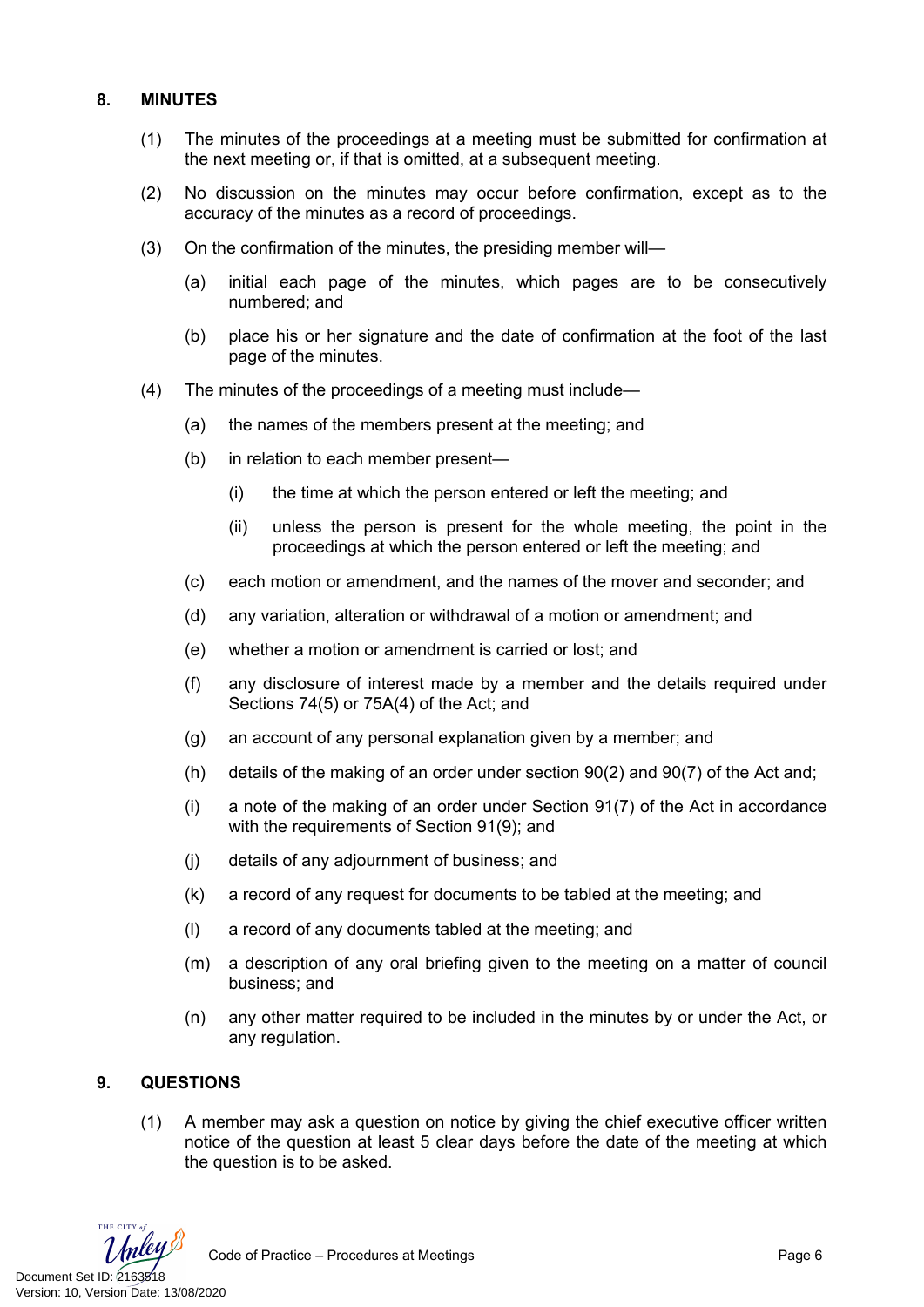- (2) If notice of a question is given under sub-clause (1)—
	- (a) the chief executive officer must ensure that the question is placed on the agenda for the meeting at which the question is to be asked; and
	- (b) the question and the reply must be entered in the minutes of the relevant meeting.
- (3) A member may ask a question without notice at a meeting.
- (4) The presiding member may allow the reply to a question without notice to be given at the next meeting.
- (5) A question without notice and the reply will not be entered in the minutes of the relevant meeting unless the members present at the meeting resolve that an entry should be made.

*U.(5A) If the meeting resolves to record an entry in the minutes, the member will be asked to supply their question in writing to the minute secretary.*

(6) The presiding member may rule that a question with or without notice not be answered if the presiding member considers that the question is vague, irrelevant, insulting or improper.

# <span id="page-10-0"></span>**10. PETITIONS**

- (1) A petition to the council must—
	- (a) be legibly written or typed or printed; and
	- (b) clearly set out the request or submission of the petitioners; and
	- (c) include the name and address of each person who signed or endorsed the petition; and
	- (d) be addressed to the council and delivered to the principal office of the council.
- *(2) If a petition is received under sub-clause (1), the chief executive officer must ensure that the petition is placed on the agenda for the next ordinary meeting of the council or appropriate committee of the council (as determined by the chief executive officer).*
- (3) Sub-clause (2) may be varied at the discretion of the Council pursuant to clause 6.
- *(U4) The original of each page of the petition must be presented by the head petitioner to the principal office and identify the name and contact details of the head petitioner.*
- *(U5) Each page of the petition presented to the Council must restate the whole of the request or submission of the petitioners, or must contain a statement of sufficient detail to identify the purpose of the petition.*
- *(U6) The name and address of each person who signed or endorsed the petition must be clear and legible.*
- *(U7) Electronically submitted petitions will be only be accepted if they meet the requirements detailed in regulation (10) and/or clauses U4 to U6 of this Code of Practice.*

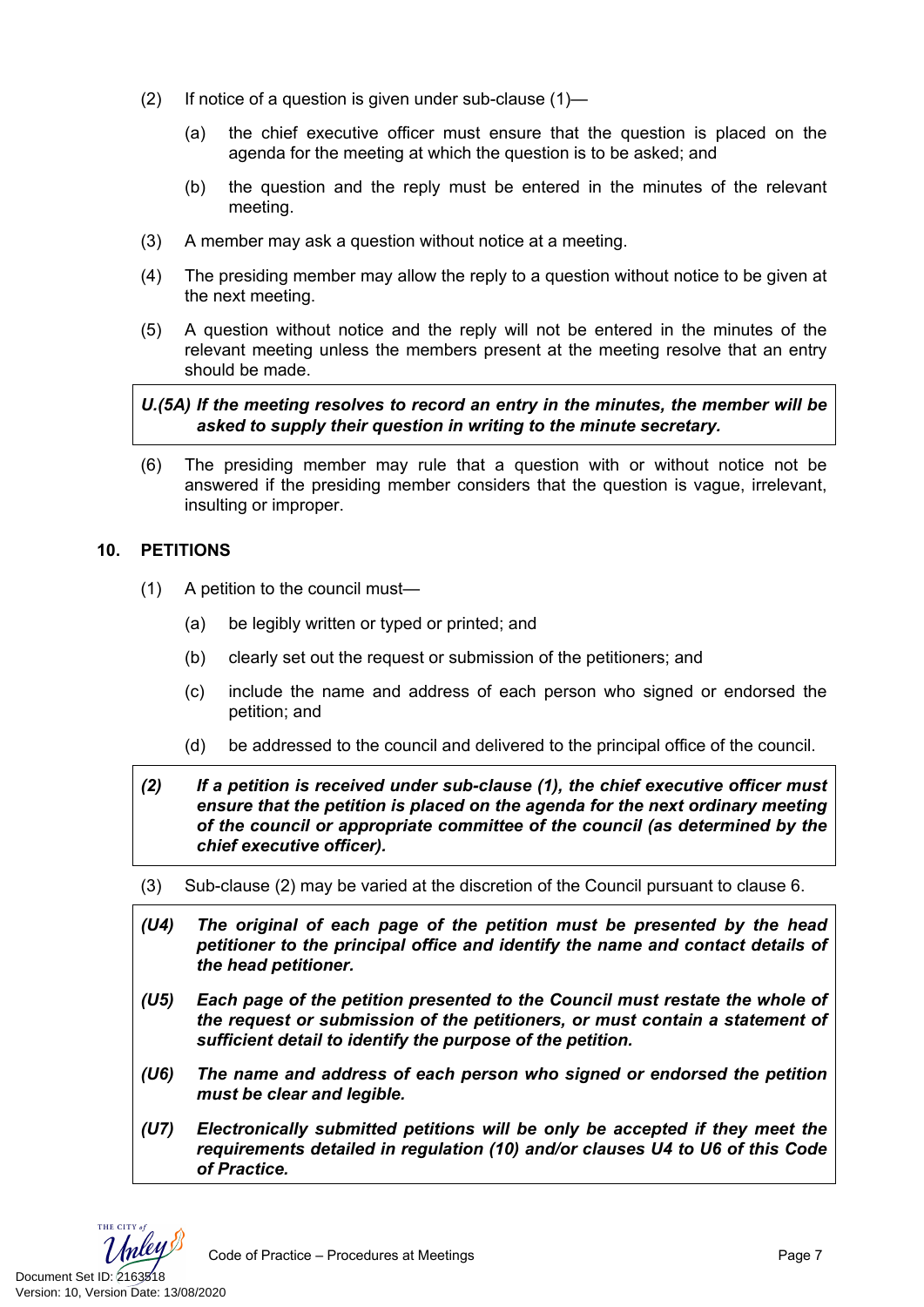- *(U8) If the petition does not comply with regulation 10 and/or clauses U4 to U6 of this Code of Practice, the petition will be presented to Council for noting only.*
- *(U9) If signatures contained on a page of a petition do not comply with regulation 10 and/or clauses U4 to U6 of this Code of Practice, those signatures will not to be taken into account by the Council when considering the petition.*

# <span id="page-11-0"></span>**11. DEPUTATIONS**

- (1) A person or persons wishing to appear as a deputation at a meeting must deliver (to the principal office of the council) a written request to the council.
- (2) The chief executive officer must transmit a request received under sub-clause (1) to the presiding member.
- (3) The presiding member may refuse to allow the deputation to appear at a meeting.
- (4) The chief executive officer must take reasonable steps to ensure that the person or persons who requested a deputation are informed of the outcome of the request.
- (5) If the presiding member refuses to allow a deputation to appear at a meeting, the presiding member must report the decision to the next meeting of the council or council committee (as the case may be).
- (6) The council or council committee may resolve to allow a deputation to appear despite a contrary ruling by the presiding member.
- (7) A council may refer the hearing of a deputation to a council committee.
- *(U8) A deputation must not exceed five minutes except with the consent of the council or committee.*
- *(U9) A request for deputation does not need to relate to an item contained on the council or committee agenda.*
- *(U10) The council or committee may elect not to hear a deputation, subject to a motion supported by two-thirds of the members present.*

# <span id="page-11-1"></span>**12. MOTIONS**

- (1) A member may bring forward any business in the form of a written notice of motion.
- (2) The notice of motion must be given to the chief executive officer at least 5 clear days before the date of the meeting at which the motion is to be moved.<sup>1</sup>
- (3) A motion the effect of which, if carried, would be to revoke or amend a resolution passed since the last general election of the council must be brought by written notice of motion.
- (4) If a motion under sub-clause (3) is lost, a motion to the same effect cannot be brought—
	- (a) until after the expiration of 12 months; or
	- (b) until after the next general election,

whichever is the sooner.

1. The motion will have background information and officers' comments where relevant.

THE CITY of

Document Set ID: 2163518<br>Version: 10, Version Date: 13/08/2020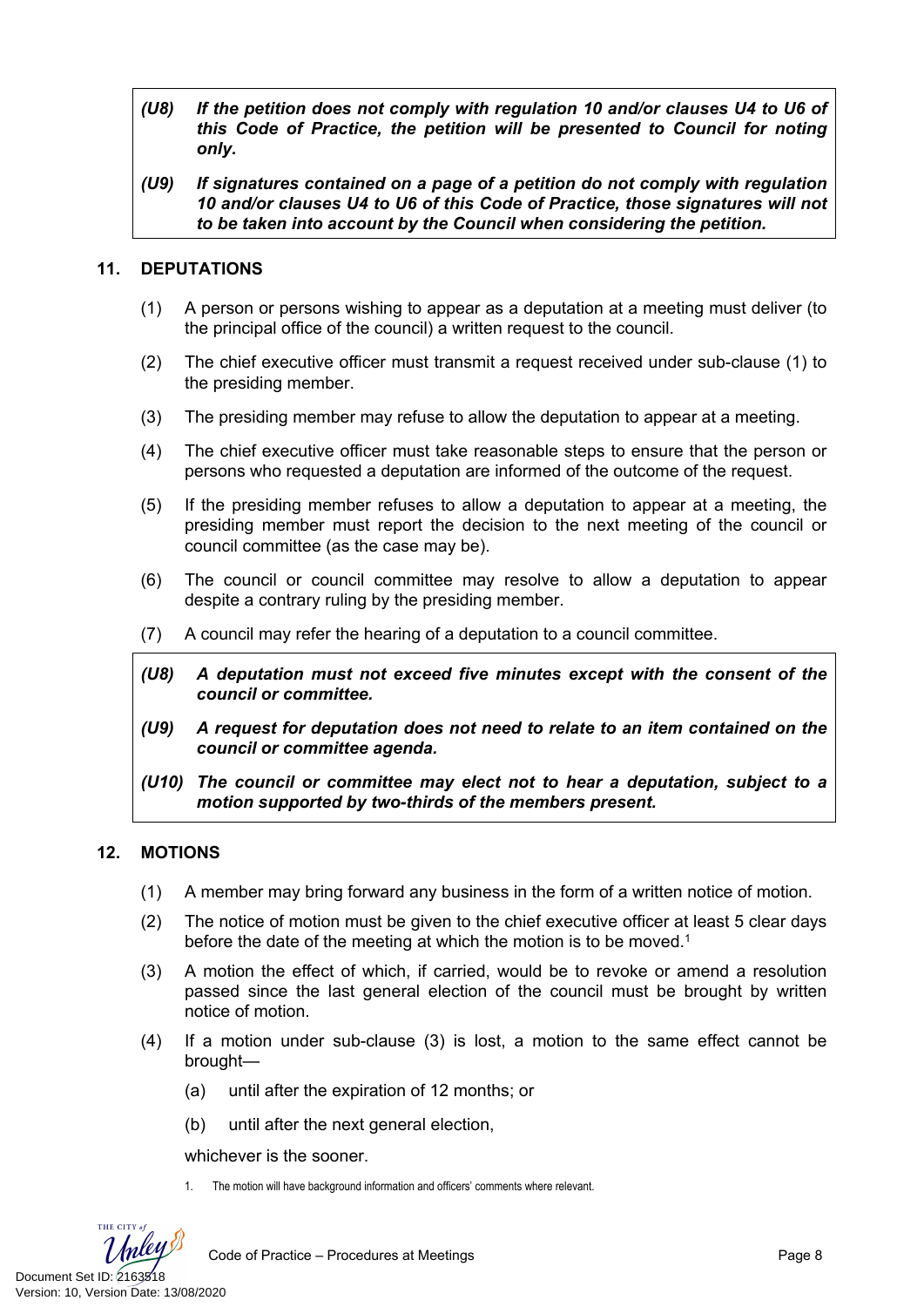- *U.MoN Where a member who has given notice of a motion in accordance with subclause 12(1) is absent from the meeting at which the motion is to be considered, the motion will lapse unless the council or committee determines that it be deferred to the next meeting, or the member has provided written authority for the notice of motion to be moved by another member.*
- (5) Subject to the Act and these procedures, a member may also bring forward any business by way of a motion without notice.
- (6) The presiding member may refuse to accept a motion without notice if, after taking into account the Guiding Principles, he or she considers that the motion should be dealt with by way of a written notice of motion.

# *U.MwN Where a motion without notice is refused by the presiding member it will be included on the Agenda of the next ordinary council meeting as a motion on notice.*

- (7) The presiding member may refuse to accept a motion if the subject matter is, in his or her opinion, beyond the power of the council or council committee (as the case may be).
- (8) A motion will lapse if it is not seconded at the appropriate time.
- (9) A member:

*(U9a) moving a motion will speak to the motion at the time of moving the motion.*

*(U9b) seconding a motion may elect to either speak to the motion at the time of seconding or may reserve their right to speak to the motion until a later stage of the debate. Where a member seconds a motion and reserves their right to speak to it, they will not be considered to have spoken to the motion.*

- (10) A member may only speak once to a motion except—
	- (a) to provide an explanation in regard to a material part of his or her speech, but not so as to introduce any new matter; or
	- (b) with leave of the meeting; or
	- (c) as the mover in reply.

*U10(d) A member may ask a question prior to the moving of a motion or during a debate on a motion or amendment to a motion for clarification purposes only without losing their right to speak to the motion or amendment.*

*U10(e) At the discretion of the presiding member, a question can be directed by any member, irrespective of whether that member has spoken to the motion or not, to another member for the purpose of:*

- *(i) seeking clarification of that other member's submissions in the debate; or*
- *(ii) obtaining information within the intrinsic knowledge or expertise of that other Member.*

*Members are encouraged to seek answers to questions prior to a council or committee meeting.*

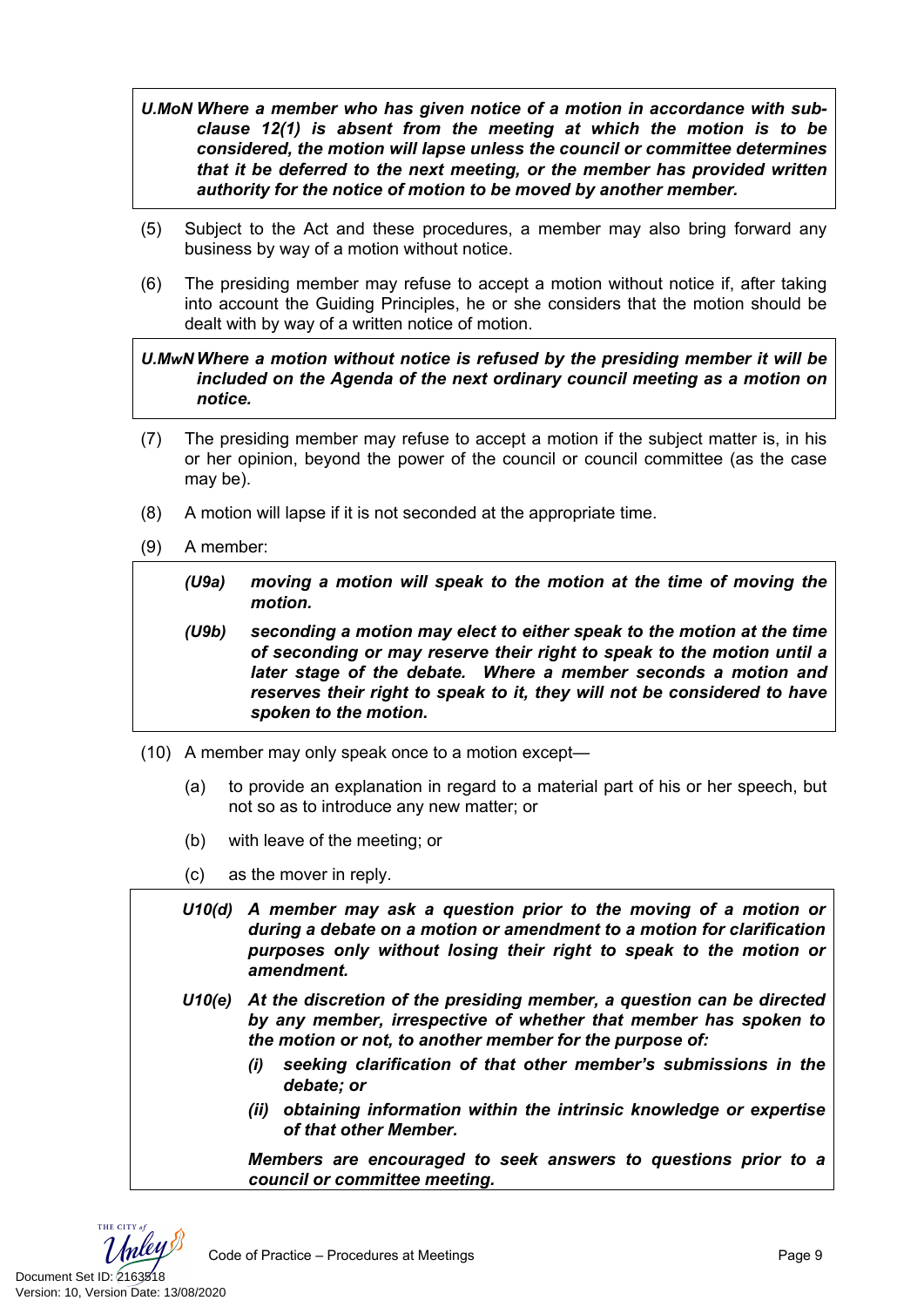(11) A member who has spoken to a motion may not at a later stage of the debate move or second an amendment to the motion.

# *(U11a) A member who has seconded a motion, and has reserved their right to speak to the motion at a later stage pursuant to sub-regulation (U9b), may not move or second an amendment to the motion.*

- (12) A member who has not spoken in the debate on a question may move a formal motion.
- (13) A formal motion must be in the form of a motion set out in sub-clause (14) (and no other formal motion to a different effect will be recognised).
- (14) If the formal motion is—
	- (a) that *the meeting proceed to the next business*, then the effect of the motion, if successful, is, in the case of an amendment, that the amendment lapses and the meeting proceeds with the consideration of the motion before the meeting without further reference to the amendment and, in the case of a motion, that the motion lapses and the meeting proceeds to the next item of business; or
	- (b) that *the question be put*, then the effect of the motion, if successful, is that debate is terminated and the question put to the vote by the presiding member without further debate; or
	- (c) that *the question lie on the table*, then the effect of the motion, if successful, is that the meeting immediately moves to the next item of business and the question can then only be retrieved at a later time by resolution (and, if so retrieved, debate is then resumed at the point of interruption); or
	- (d) that *the question be adjourned*, then the effect of the motion, if successful, is that the question is disposed of for the time being but debate can be resumed at the later time (at the point of interruption); or
	- (e) that *the meeting be adjourned*, then the effect of the motion, if successful, is that the meeting is brought to an end immediately without the consideration of further business.
- (15) If seconded, a formal motion takes precedence and will be put by the presiding member without discussion unless the motion is for an adjournment (in which case discussion may occur (but only occur) on the details for resumption).
- (16) A formal motion does not constitute an amendment to a substantive motion.
- (17) If a formal motion is lost—
	- (a) the meeting will be resumed at the point at which it was interrupted; and
	- (b) if the formal motion was put during debate (and not at the end of debate) on a question, then a similar formal motion (i.e., a motion to the same effect) cannot be put until at least one Member has spoken on the question.
- (18) A formal motion for adjournment must include the reason for the adjournment and the details for resumption.
- (19) Any question that lies on the table as a result of a successful formal motion under sub regulation (14) (c) lapses at the next general election.

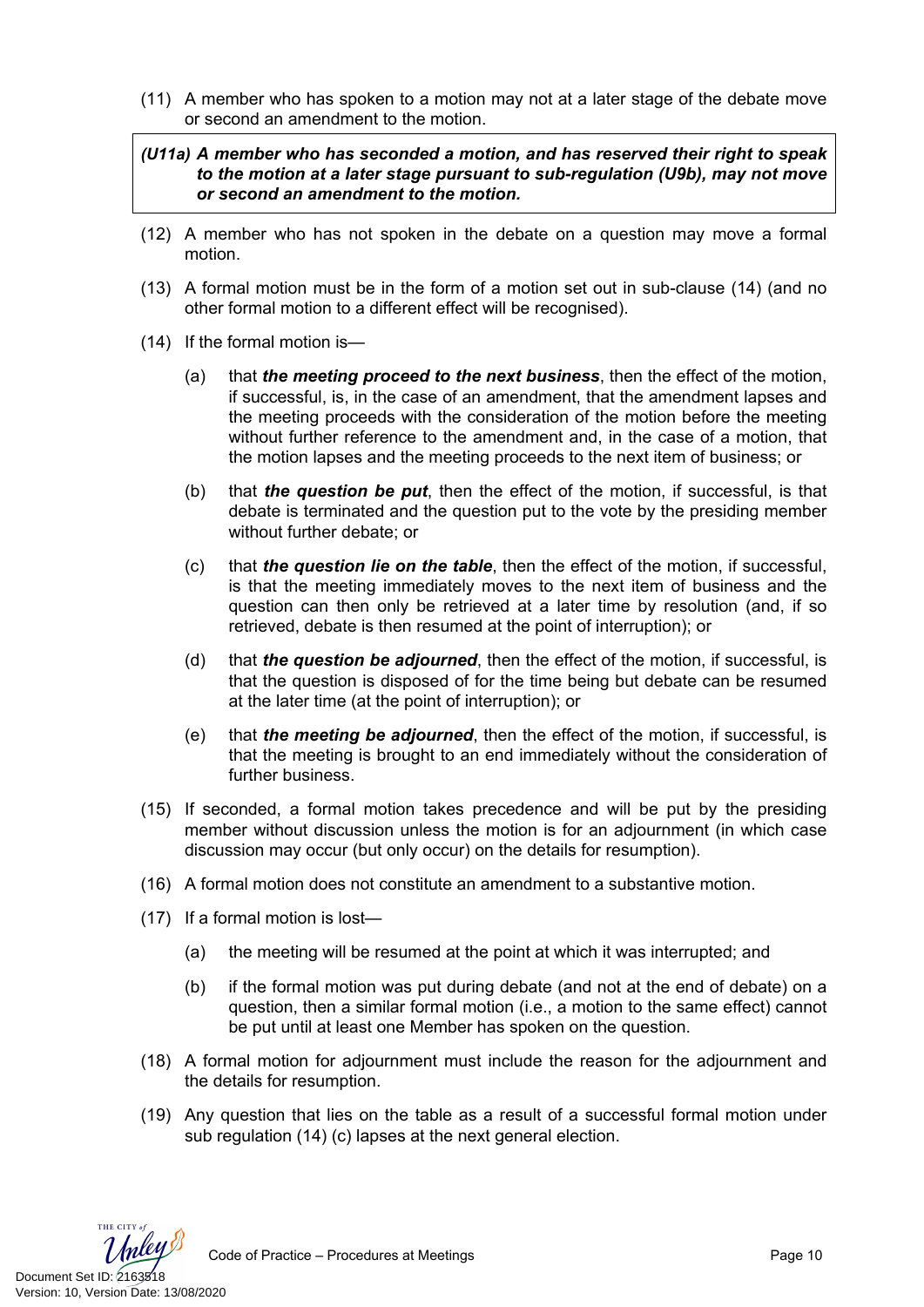- (20) The chief executive officer must report on each question that lapses under subregulation (19) to the council at the first ordinary meeting of the council after the general election.
- (21) Sub-clauses (9), (10) and (11) may be varied at the discretion of the council pursuant to clause 6.

# <span id="page-14-0"></span>**13. AMENDMENTS TO MOTIONS**

- (1) *Subject to sub-clause 11 and U11a***,** a member who has not spoken to a motion at an earlier stage of the debate may move or second an amendment to the motion.
	- *(U1a) A member moving an amendment will speak to the amendment at the time of moving the amendment.*
	- *(U1b) A member seconding an amendment may elect to either speak to the amendment at the time of seconding or may reserve their right to speak to the amendment until a later stage of the debate. Where a member seconds an amendment and reserves their right to speak to it, they will not be considered to have spoken to the amendment.*
- (2) An amendment will lapse if it is not seconded at the appropriate time.
- (3) A person who moves or seconds an amendment (and, if he or she chooses to do so, speaks to the amendment) will, in so doing, be taken to have spoken to the motion to which the amendment relates.
- (4) If an amendment is lost, only 1 further amendment may be moved to the original motion.
- (5) If an amendment is carried, only 1 further amendment may be moved to the original motion.
- (6) Sub-clauses (1), (3) (4) and (5) may be varied at the discretion of the council pursuant to clause 6.

# <span id="page-14-1"></span>**14. VARIATIONS ETC.**

- (1) The mover of a motion or amendment may, with the consent of the seconder, request leave of the meeting to vary, alter or withdraw the motion or amendment.
- (2) The presiding member must immediately put the question for leave to be granted and no debate will be allowed on that question.

# <span id="page-14-2"></span>**15. ADDRESSES BY MEMBERS ETC.**

- (1) A member must not speak for longer than 5 minutes at any 1 time without leave of the meeting.
- (2) A member may, with leave of the meeting, raise a matter of urgency.
- (3) A member may, with leave of the meeting, make a personal explanation.
- (4) The subject matter of a personal explanation may not be debated.
- (5) The contribution of a member must be relevant to the subject matter of the debate.
- (6) Sub-clauses (1) and (2) may be varied at the discretion of the council pursuant to clause 6.

THE CITY of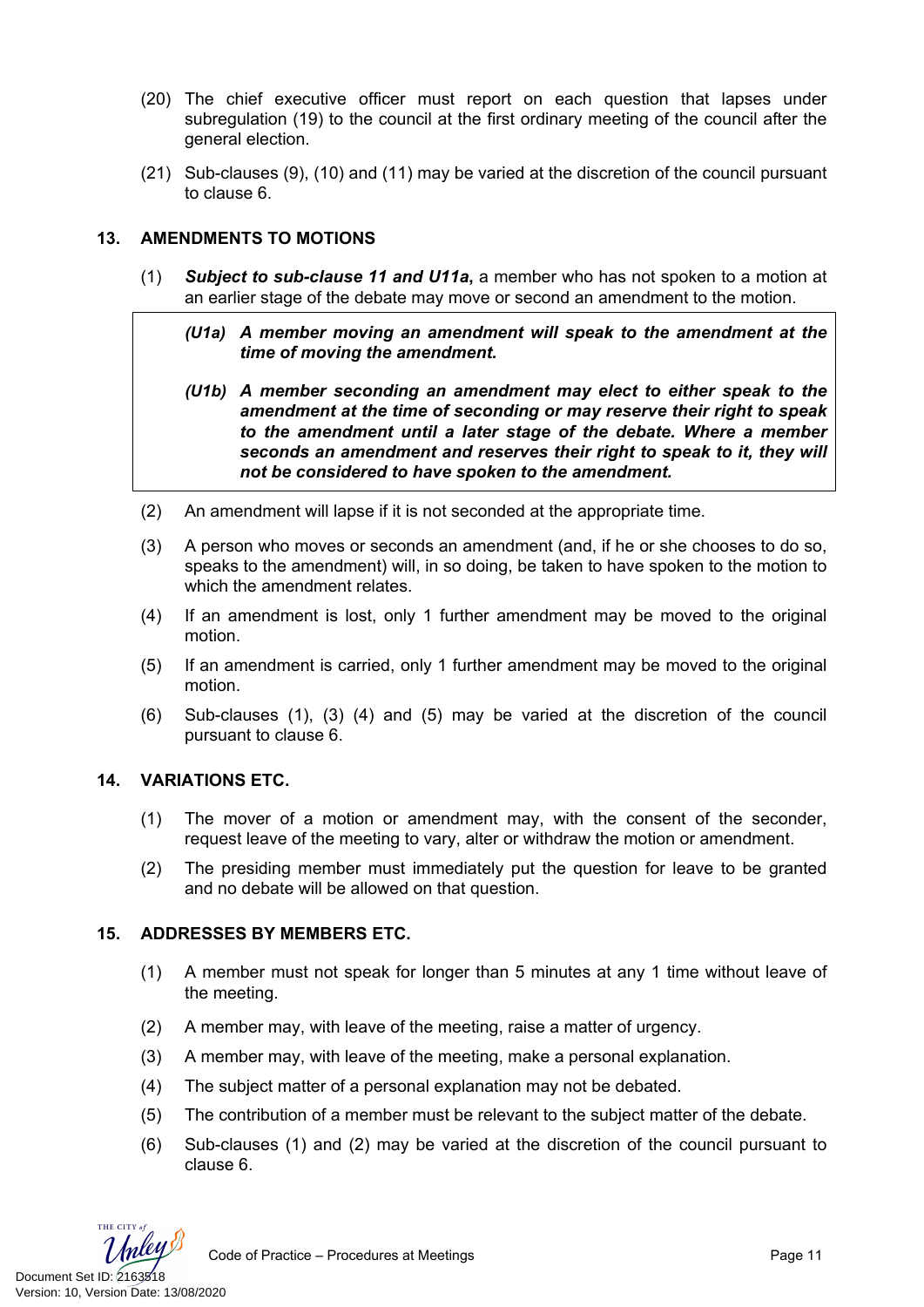- *(U7) A member who intends to speak at a council meeting must raise their hand or stand to signal their intention.<sup>1</sup>*
- *(U8) A member is not required to stand whilst addressing the meeting.*
- *(U9) Where two or more members indicate their intention to speak at a meeting at the same time, the presiding member will determine in which order the members will be heard.*
- *(U10) A member is at all times during a meeting to address and refer to another member or an officer or employee by their official title or designation.*
- *(U11) A member speaking at a meeting is not to make a personal reflection upon, or impute an improper motive to, another member or to an officer or employee.*
	- *<sup>1</sup> Where a member is affected by injury, illness, infirmity, or disability the presiding member may determine alternative requirements.*

# <span id="page-15-0"></span>**16. VOTING**

- (1) The presiding member, or any other member, may ask the chief executive officer to read out a motion before a vote is taken.
- (2) The presiding member will, in taking a vote, ask for the votes of those members in favour of the question and then for the votes of those members against the question (and may do so as often as is necessary to enable him or her to determine the result of the voting), and will then declare the outcome.
- $(3)$  A person who is not in his or her seat is not permitted to vote.<sup>2</sup>
- (4) Sub-clause (3)
	- (a) may be varied at the discretion of the council pursuant to clause 6; and
	- (b) does not apply in relation to a member participating in a council committee meeting by telephone or electronic means approved in accordance with procedures determined by the council or council committee for the purposes of section 89 of the Act.

*<sup>2</sup> Where a member is affected by injury, illness, infirmity, or disability the presiding member may determine alternative requirements.*

# <span id="page-15-1"></span>**17. DIVISIONS**

- (1) A division will be taken at the request of a member.
- (2) If a division is called for, it must be taken immediately and the previous decision of the presiding member as to whether the motion was carried or lost is set aside.
- (3) The division will be taken as follows—
	- (a) the members voting in the affirmative will, until the vote is recorded, stand in their places; and
	- (b) the members voting in the negative will, until the vote is recorded, sit in their seats; and
	- (c) the presiding member will count the number of votes and then declare the outcome.

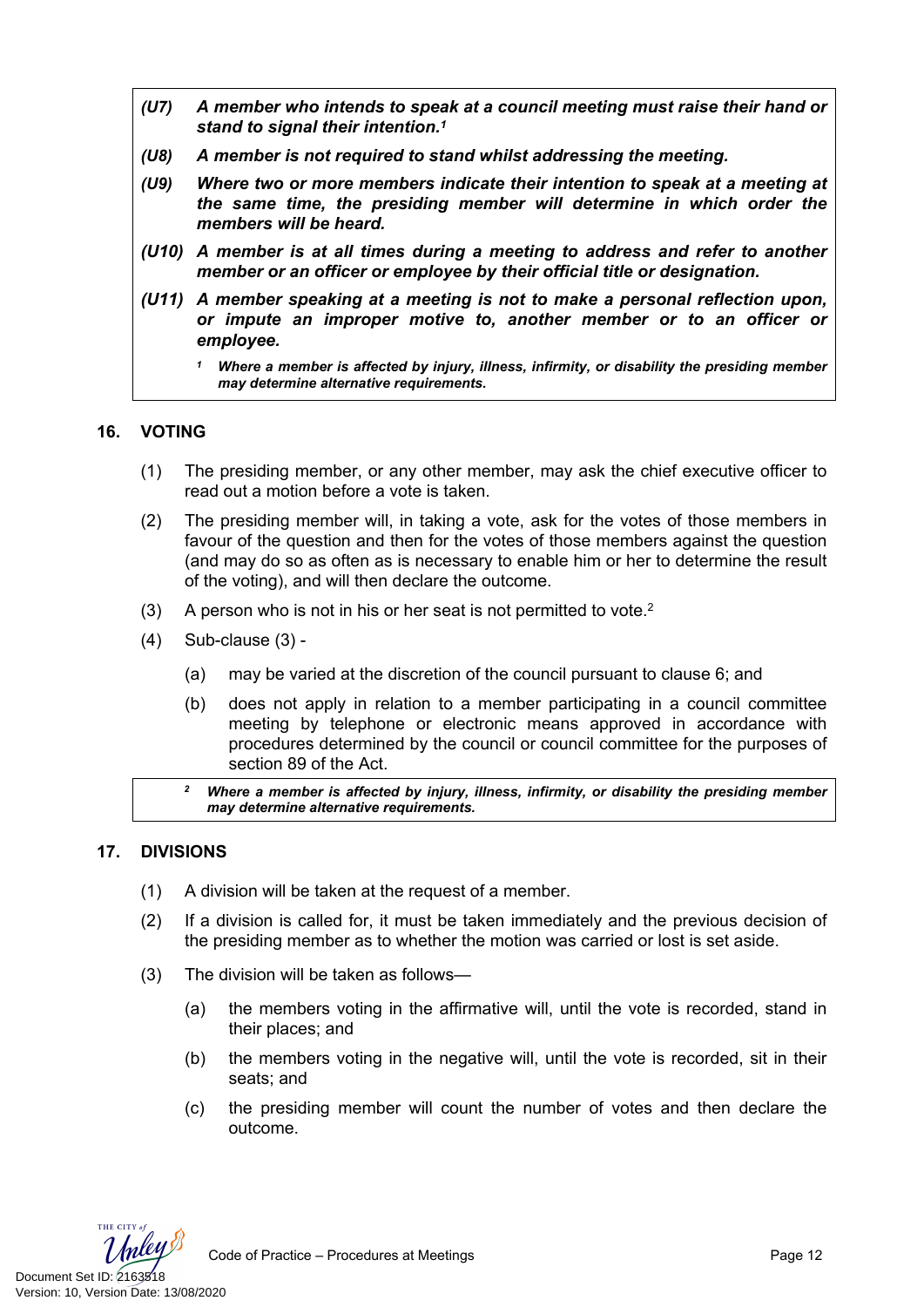- *(Ud) A member who is unable to stand due to injury, illness, infirmity, disability or other cause, must advise the presiding member that they require special arrangements to be made in order for their vote to be adequately signalled to those persons present, and so that such vote is accurately recorded in the minutes. The presiding member may, in consultation with the member concerned, determine the manner in which the member is to signal their vote.*
- (4) The chief executive officer will record in the minutes the names of Members who voted in the affirmative and the names of the members who voted in the negative (in addition to the result of the vote).
- (5) Sub-clause (3) may be varied at the discretion of the council pursuant to clause 6.

# <span id="page-16-0"></span>**18. TABLING OF INFORMATION**

- (1) A member may require the chief executive officer to table any documents of the council relating to a motion that is before a meeting (and the chief executive officer must then table the documents within a reasonable time, or at a time determined by the presiding member after taking into account the wishes of the meeting, and if the member who has required the tabling indicates that he or she is unwilling to vote on the motion until the documents are tabled, then the matter must not be put to the vote until the documents are tabled).
- (2) The chief executive officer may, in tabling a document, indicate that in his or her opinion consideration should be given to dealing with the document on a confidential basis under section 90 or 91 of the Act.

# <span id="page-16-1"></span>*UGB RAISING GENERAL BUSINESS*

- *(1) An item of "General Business" may be raised by a ember only if it meets the objects of the Act and adheres to the Guiding Principles as outlined at Clause 4. An item in this category will be restricted to:*
	- *(a) minor matters,*
	- *(b) issues arising from business discussed during the meeting,*
	- *(c) issues of civic or ceremonial nature, or*
	- *(d) to call for a report for substantive decision making at future meetings.*

# <span id="page-16-2"></span>*ULAT OFFICER'S PRESENTATION OF LATE MATERIAL*

*(1) An officer's report which has not been included in the agenda for a meeting may only be placed before the meeting where the officer responsible for the report has obtained the agreement, before the meeting, of both the presiding member and the chief executive officer that the report be presented.*

THE CITY of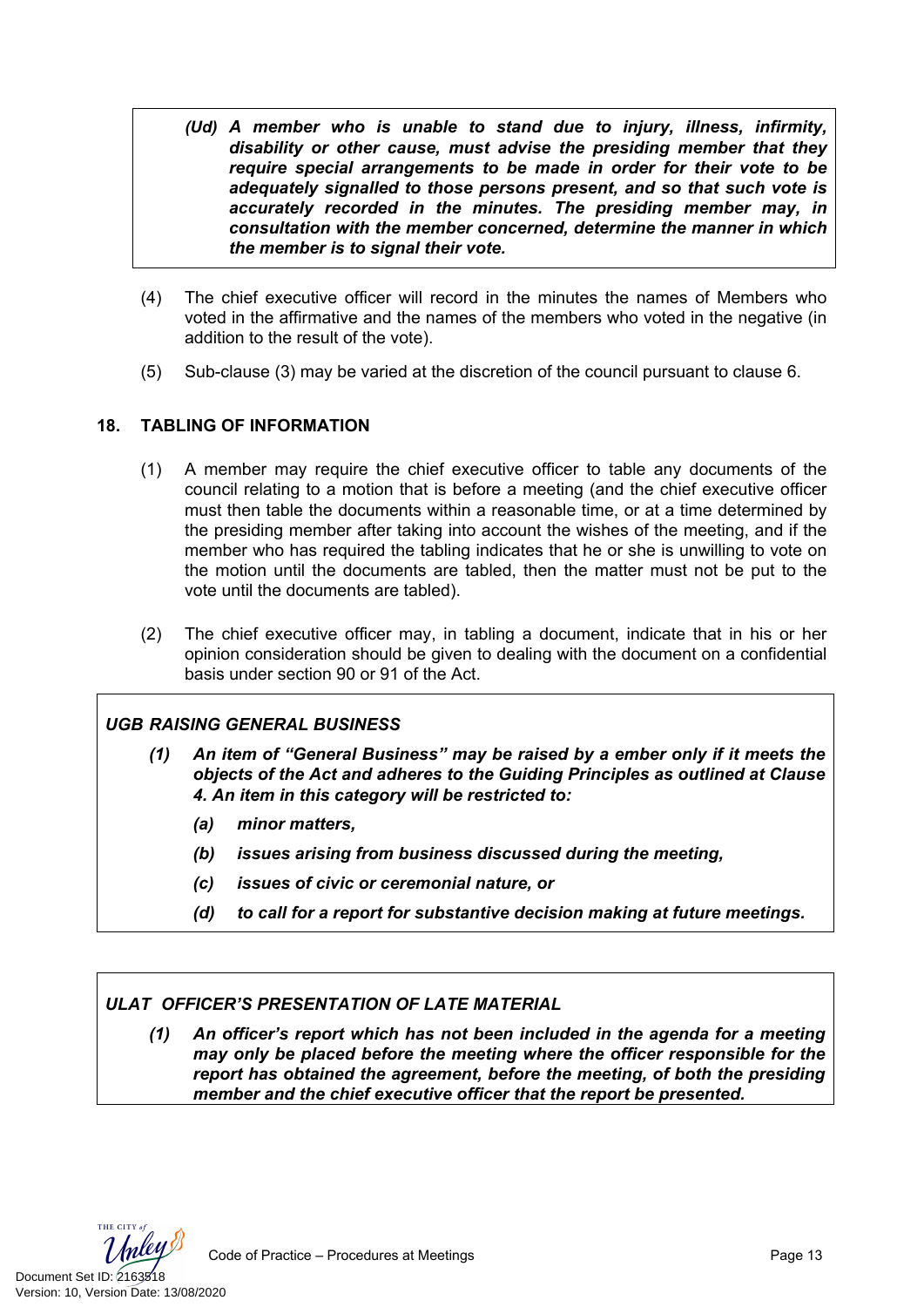*(2) The presiding member and the chief executive officer may only grant their consent to a report being presented to a council or committee meeting pursuant to sub-paragraph 1 above where, in their opinion, an urgent decision is required from the council or committee which cannot be delayed until the next meeting.*

*Where the material relevant to the presentation of a late report under this clause has been supplied to members just prior to or during a meeting, the presiding member must allow adequate reading time prior to consideration of the matter, in consultation with, and at the discretion of, the members.*

# <span id="page-17-0"></span>**19. ADJOURNED BUSINESS**

- (1) If a formal motion for a substantive motion to be adjourned is carried
	- (a) the adjournment may either be to a later hour of the same day, to another day, or to another place; and
	- (b) the debate will, on resumption, continue from the point at which it was adjourned.
- (2) If debate is interrupted for want of a quorum and the meeting is then adjourned, the debate will, on resumption, continue from the point at which it was interrupted.
- (3) Business adjourned from a previous meeting must be dealt with before any new business at a subsequent meeting.
- (4) The provisions of this procedure may be varied at the discretion of the council pursuant to clause 6.

# <span id="page-17-1"></span>**20. SHORT-TERM SUSPENSION OF PROCEEDINGS**

- (1) If the presiding member considers that the conduct of a meeting would benefit from suspending the operation of all or some of the provisions of this Division for a period of time in order to allow or facilitate informal discussions, the Presiding Member may, with the approval of at least two-thirds of the members present at the meeting, suspend the operation of this Division (or any part of this Division) for a period determined by the presiding member.
- (2) The Guiding Principles must be taken into account when considering whether to act under sub-clause (1).
- $(3)$  If a suspension occurs under sub-clause $(1)$ 
	- (a) a note of the suspension, including the reasons for and period of suspension, must be entered in the minutes; and
	- (b) the meeting may proceed provided that a quorum is maintained but, during the period of suspension —
		- $(i)$  the provisions of the Act must continue to be observed<sup>1</sup>; and
		- (ii) no act or discussion will have any status or significance under the provisions which have been suspended; and
		- (iii) no motion may be moved, seconded, amended or voted on, other than a motion that the period of suspension should be brought to an end; and

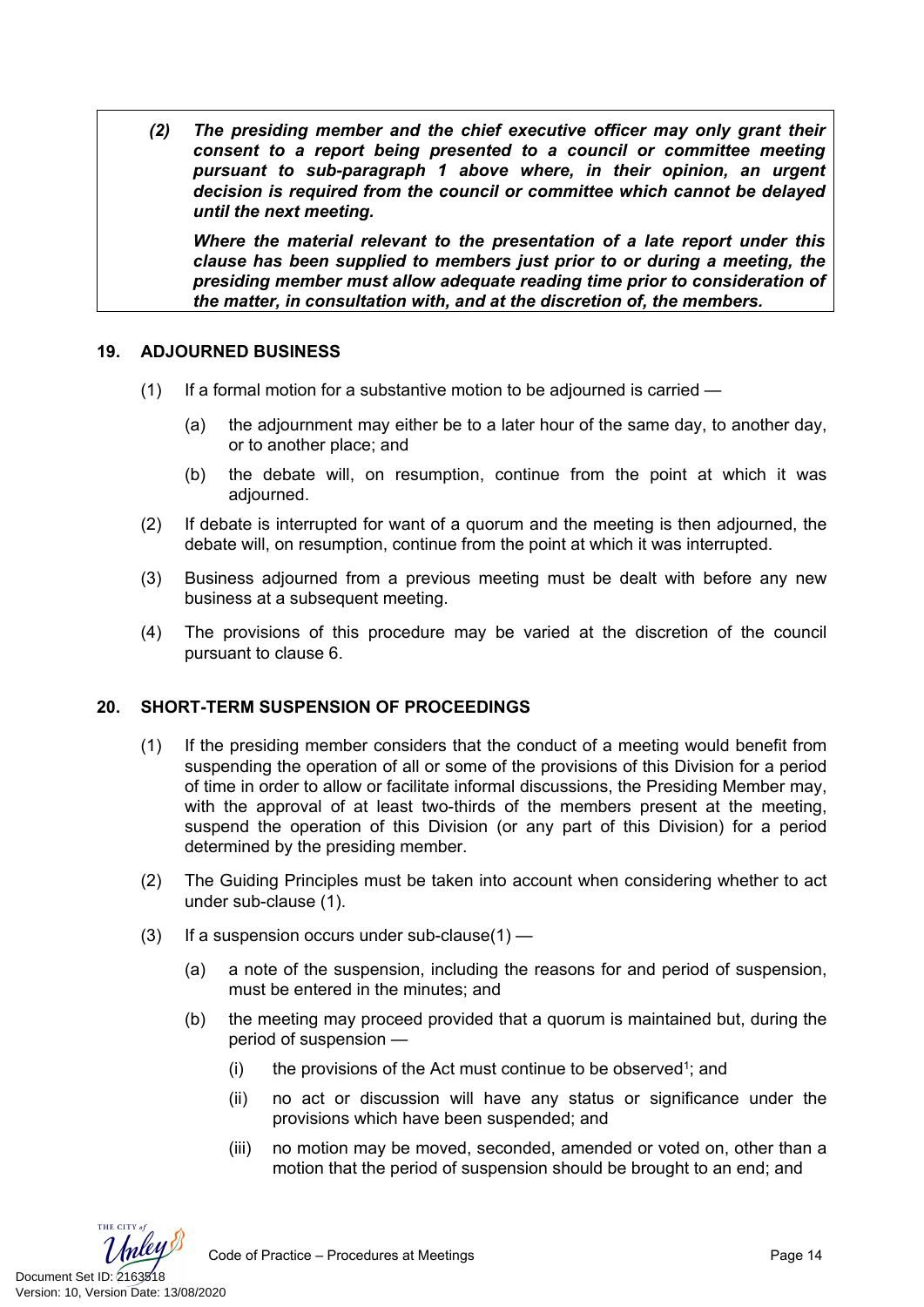- (c) the period of suspension should be limited to achieving the purpose for which it was declared; and
- (d) the period of suspension will come to an end if  $-$ 
	- (i) the presiding member determines that the period should be brought to an end; or
	- (ii) at least two-thirds of the members present at the meeting resolve that the period should be brought to an end.
	- **1 See particularly Part 4 of Chapter 5 and Chapter 6 of the Act.**

# <span id="page-18-0"></span>*UADJ ADJOURNMENT OF MEETINGS*

- *(1) Where a meeting continues to 10pm, the meeting (and, hence, all remaining business) will be adjourned to a date and time specified by the presiding member, unless a motion is moved and seconded from the floor to extend the meeting by up to 30 minutes and such motion is carried by a simple majority of Elected Members present.*
- *(2) A further extension of up to 30 minutes may be moved and seconded and such motion is carried by the support of a two-thirds majority of Elected Members present.*

<span id="page-18-1"></span>*UEMG TERMINATION OF MEETINGS IN THE EVENT OF AN EMERGENCY*

- *(1) In the event of an emergency requiring evacuation of the building the meeting will be deemed to have been suspended in accordance with the requirements of clause 20(1).*
- *(2) The Presiding Member or Chief Executive Officer will direct all staff and any visitor/s to the designated emergency assembly points via the nearest exit.*

# <span id="page-18-2"></span>**21. CHIEF EXECUTIVE OFFICER MAY SUBMIT REPORT RECOMMENDING REVOCATION OR AMENDMENT OF COUNCIL DECISION**

- (1) The chief executive officer may submit a report to the council recommending the revocation or amendment of a resolution passed since the last general election of the council.
- (2) The chief executive officer must ensure that the report is placed on the agenda for the meeting at which the report is to be considered.
- (3) The provisions of this procedure may be varied at the discretion of the council pursuant to clause 6.

# <span id="page-18-3"></span>*UCONF CONFIDENTIAL ITEMS*

*(1) The consideration of confidential items at all Council and Committee meetings will be in accordance with the Act and Council's Code of Practice for Access to Meetings and Associated Documents, which explains the use of confidential provisions under the Local Government Act 1999 at Council and Committee meetings.*

THE CITY of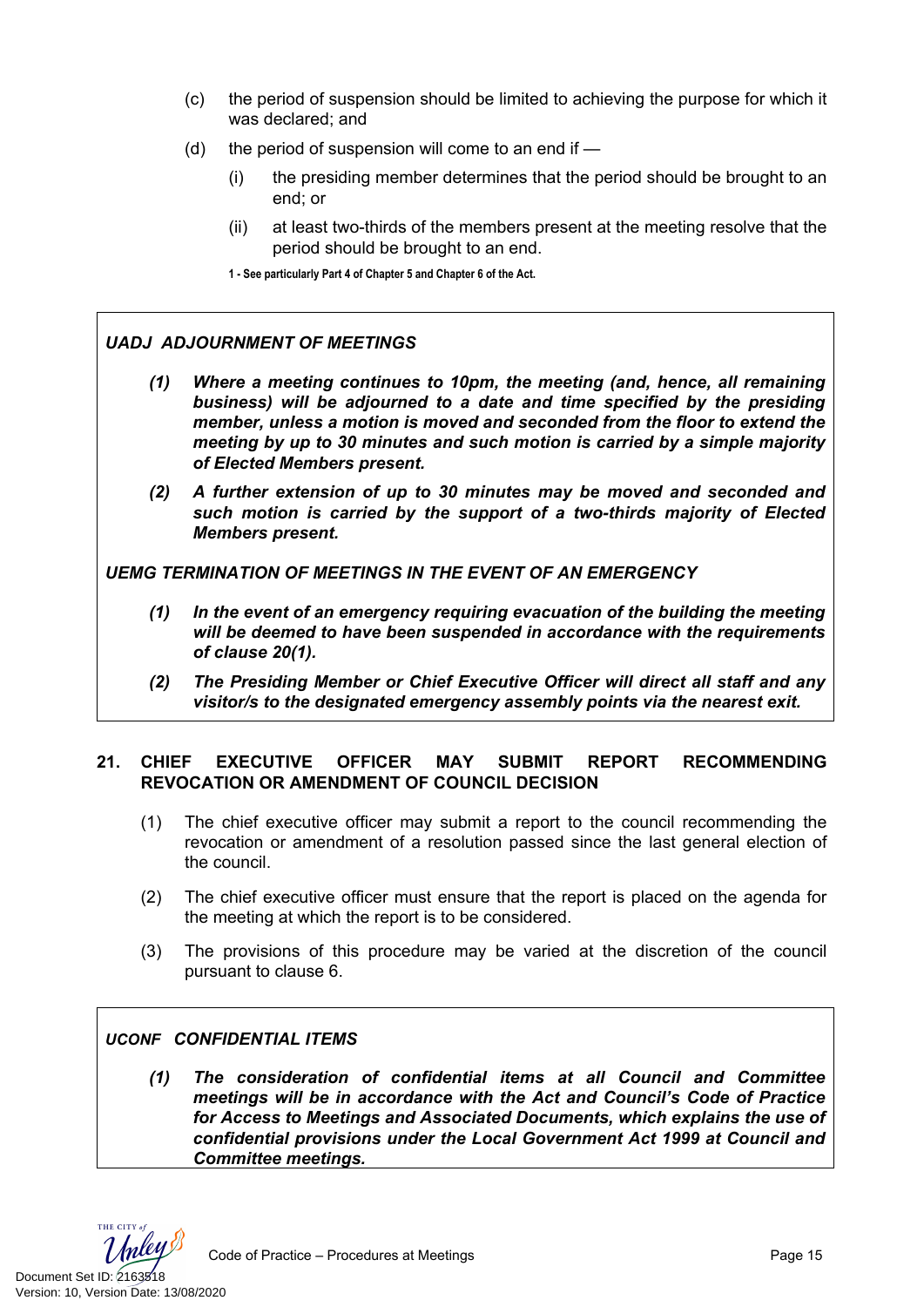- *(a) Public access to meetings of Council and Committees is guaranteed, except where indicated on the Agenda that a matter may need to be discussed in confidence and Council/the Committee determines that is the case.*
- *(b) Before a meeting excludes the public from discussion of a particular matter, the meeting will formally determine if this is necessary and that the matter falls within Section 90(3) of the Local Government Act. The meeting will then pass an appropriate resolution to exclude the public.*
- *(c) The debate on whether or not the public should be excluded will be held in public. The public will only be excluded if a motion to that effect is carried.*
- *(d) Wherever possible, Confidential items will be placed last on the agenda and dealt with at the conclusion of all other business.*

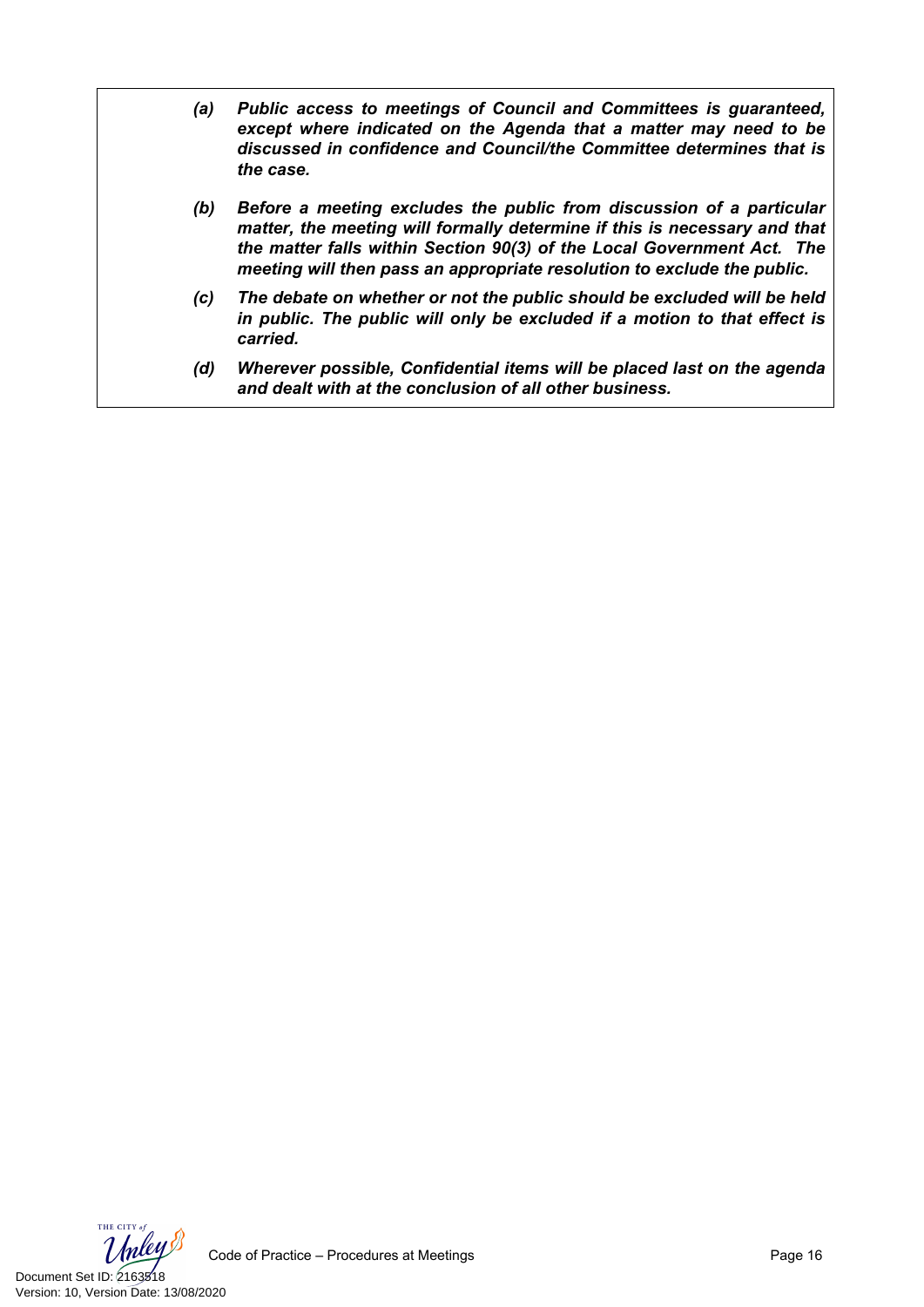# <span id="page-20-0"></span>**PART 3 - MEETINGS OF OTHER COMMITTEES (TO WHICH PART 2 DOES NOT APPLY)**

# <span id="page-20-1"></span>**22. APPLICATION OF PART 3**

The provisions of this Part apply to or in relation to the meetings of any council committee that is not subject to the operation of Part 2.

# <span id="page-20-2"></span>*U22A COMMENCEMENT OF MEETINGS*

*(1) Clause 7 (1), (3) (4), (5), (6) and (7) of this Code of Practice apply to meetings of other committees.*

#### <span id="page-20-3"></span>*U22B REMOTE PARTICIPATION*

- *(1) A committee member may be considered as being present at a committee meeting despite not being physically present at the meeting, subject to the following conditions:*
	- *(a) Written approval to participate in the meeting by telephone or other electronic means has been sought and obtained from the Committees Presiding Member and confirmed to the Chief Executive Officer not less than three (3) working days prior to the scheduled commencement time for the meeting; and*
	- *(b) The Chief Executive Officer has confirmed prior to the scheduled commencement time of that meeting that the necessary technologies are available to accommodate the committee members participation in the meeting and compliance with the Act; and*
	- *(c) A committee member participating by such means being for the specified meeting only and not for two (2) or more consecutive meetings of the Committee; and*
	- *(d) All committee members being able to hear each other committee member whilst a committee member is participating by telephone or other electronic means; and*
	- *(e) The committee member who is participating by telephone or other electronic means expressing their vote on each and every questions in a manner that can be identified by all other persons present at the meeting (whether all other persons at the meeting are physically present or present by telephone or other electronic means); and*
	- *(f) The Presiding Member being authorised to disconnect the committee member in the event that the technology causes any disruption or inconvenience to the committee meeting; and*
	- *(g) Should the telephone or other electronic connection fail, any attempt(s) to re-connect are made at the discretion of the Presiding Member; and*
	- *(h) Whilst participating in a committee meeting in accordance with this clause a Committee Member shall be considered as being present at the meeting for all purposes.*

THE CITY of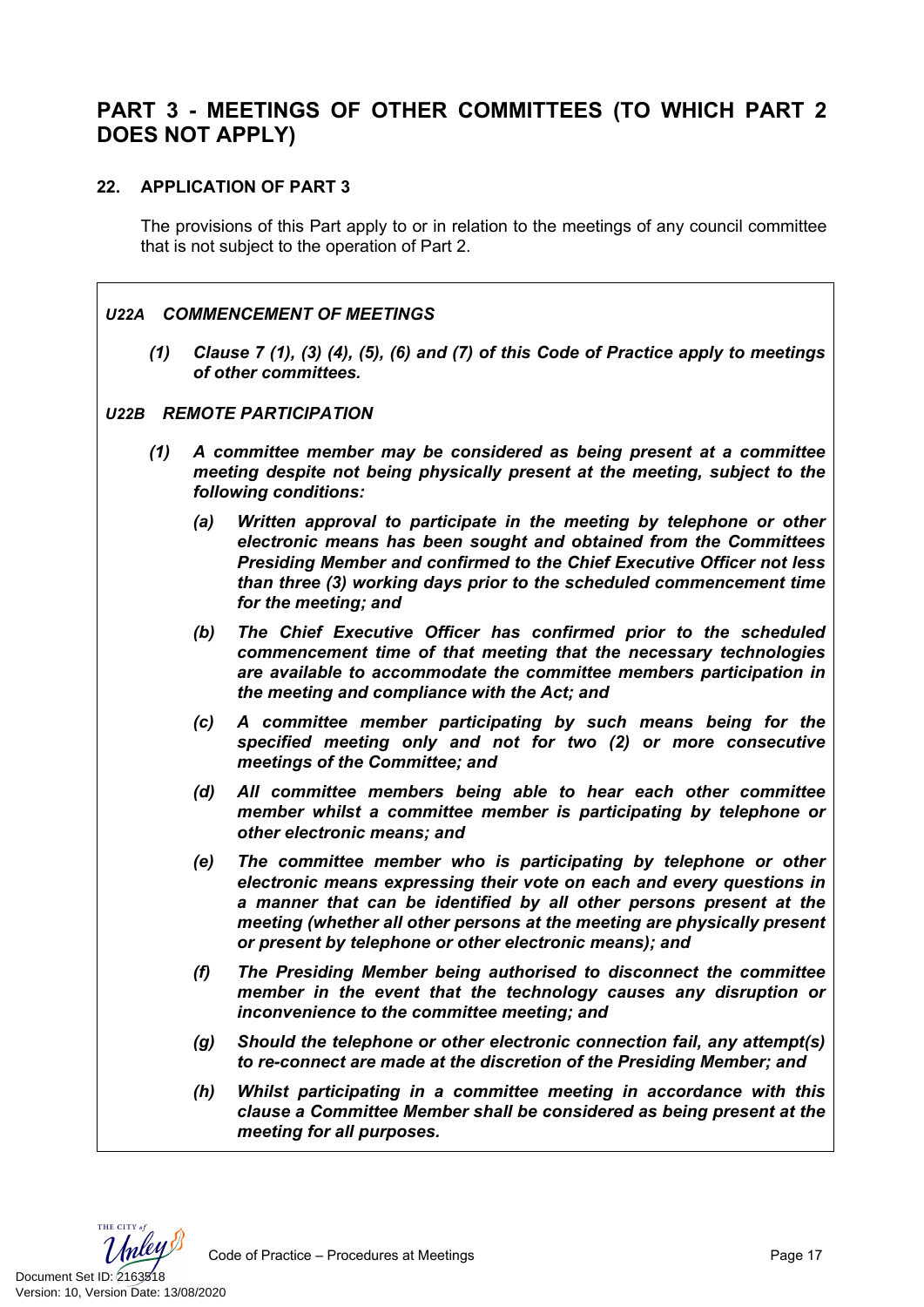# <span id="page-21-0"></span>**23. NOTICE OF MEETINGS FOR MEMBERS**

- (1) Pursuant to section 87(15) of the Act, section 87 is modified in its application in relation to the meetings of a Committee to which this Part applies as if subsections (4) and (7) to (10) of that section provided as follows:
	- (a) That notice of a meeting of the committee may be given in a form determined by the committee after taking into account the nature and purpose of the committee; and
	- (b) That notice need not be given for each meeting separately; and
	- (c) That if ordinary meetings of the committee have a set agenda then notice of such a meeting need not contain, or be accompanied by, the agenda for the meeting; and
	- (d) That it is not necessary for the chief executive officer to ensure that each member of the committee at the time that notice of a meeting is given is supplied with a copy of any documents or reports that are to be considered at the meeting.

# <span id="page-21-1"></span>**24. PUBLIC NOTICE OF COMMITTEE MEETINGS**

- (1) Pursuant to section 88(7) of the Act, section 88 is modified in its application in relation to the meetings of a committee to which this Part applies as if subsections (2), (3) and (4) provided as follows:
	- (a) that public notice need not be given for each meeting separately; and
	- (b) that public notice may be given by displaying a notice and agenda in a place or places determined by the chief executive officer after taking into account the nature and purpose of the committee.

# <span id="page-21-2"></span>*UADD ADDRESSES BY MEMBERS*

- *(1) The presiding member of a committee will determine how members are to signal their intention to speak.*
- *(2) Members are not required to stand when addressing a committee.*
- *(3) Where two or more members indicate their intention to speak at a meeting at the same time, the presiding member will determine in which order the members will be heard.*
- *(4) A member is at all times during a meeting to address and refer to another member or an officer or employee by their official title or designation.*
- *(5) A member speaking at a meeting is not to make a personal reflection upon, or impute an improper motive to, another member or to an officer or employee.*

# <span id="page-21-3"></span>**25. MINUTES**

- (1) The minutes of the proceedings of a meeting must include—
	- (a) the names of the members present at the meeting; and
	- (b) each motion carried at the meeting; and
	- (c) any disclosure of interest made by a member under sections 74 or 75A(3) of the Act; and

THE CITY of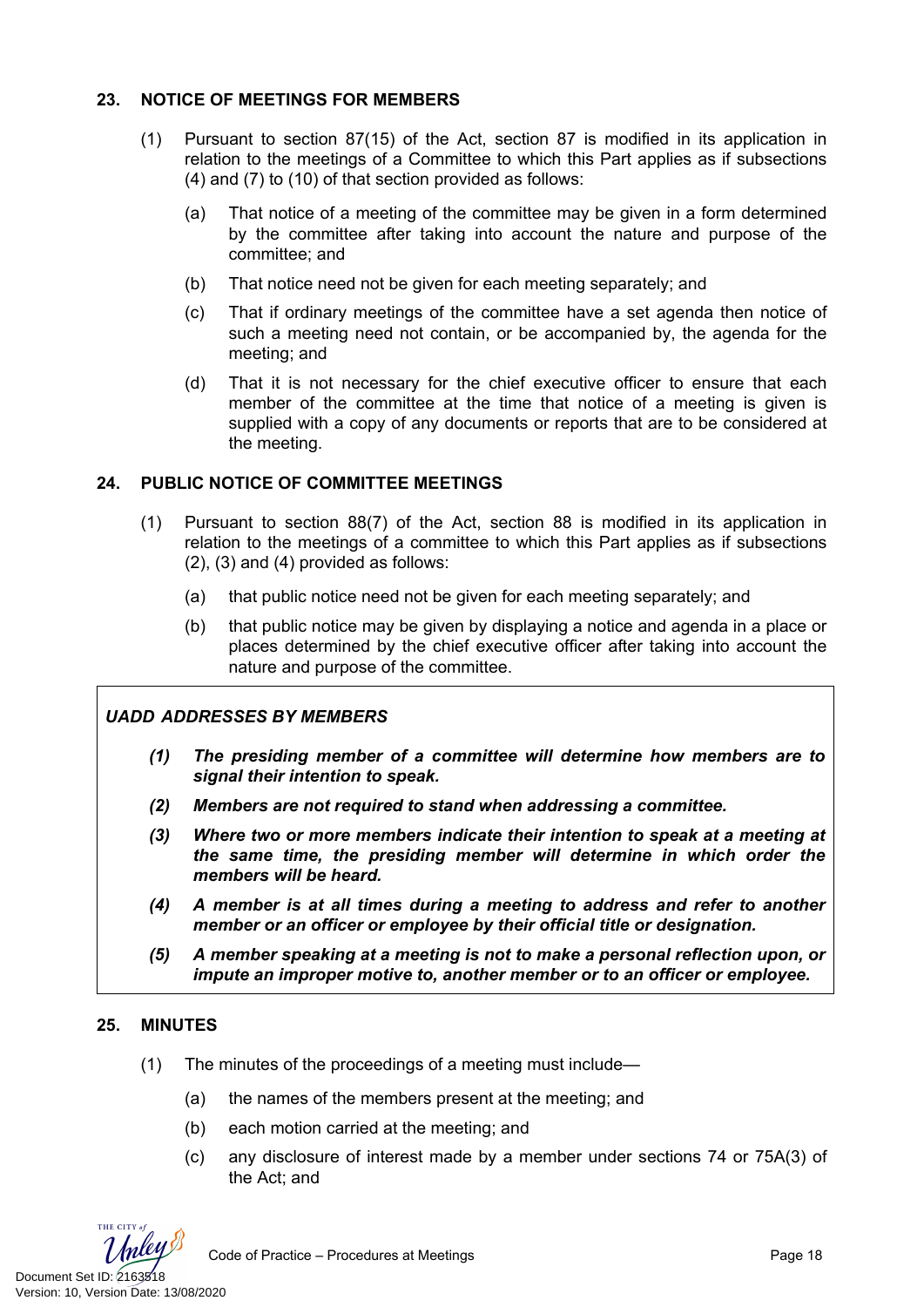- (d) details of the making of an order under subsection (2) of section 90 of the Act (see subsection (7) of that section); and
- (e) a note of the making of an order under subsection (7) of section 91 of the Act in accordance with the requirements of subsection (9) of that section.
- (2) The minutes of the proceedings at a meeting must be submitted for confirmation at the next meeting or, if that is omitted, at a subsequent meeting.
- *(U3) Committee reports are to be presented to the council by the presiding member of the committee where the presiding member is also an elected member of the council. Where this is not the case an elected member on the committee nominated by the presiding member will perform this function. In presenting the report, the presiding member of the committee is to merely put the motion that the report be accepted by the council and provide a general overview.*
- *(U4) Where the presiding member of a committee is not in favour of a particular recommendation being offered to the council by the committee, they may request that another member of the relevant committee present the recommendation to the council and be offered the opportunity to speak to the motion to present the reasons why they are not in favour of a particular recommendation*
- (4) The chief executive officer will record in the minutes the names of Members who voted in the affirmative and the names of the members who voted in the negative (in addition to the result of the vote).

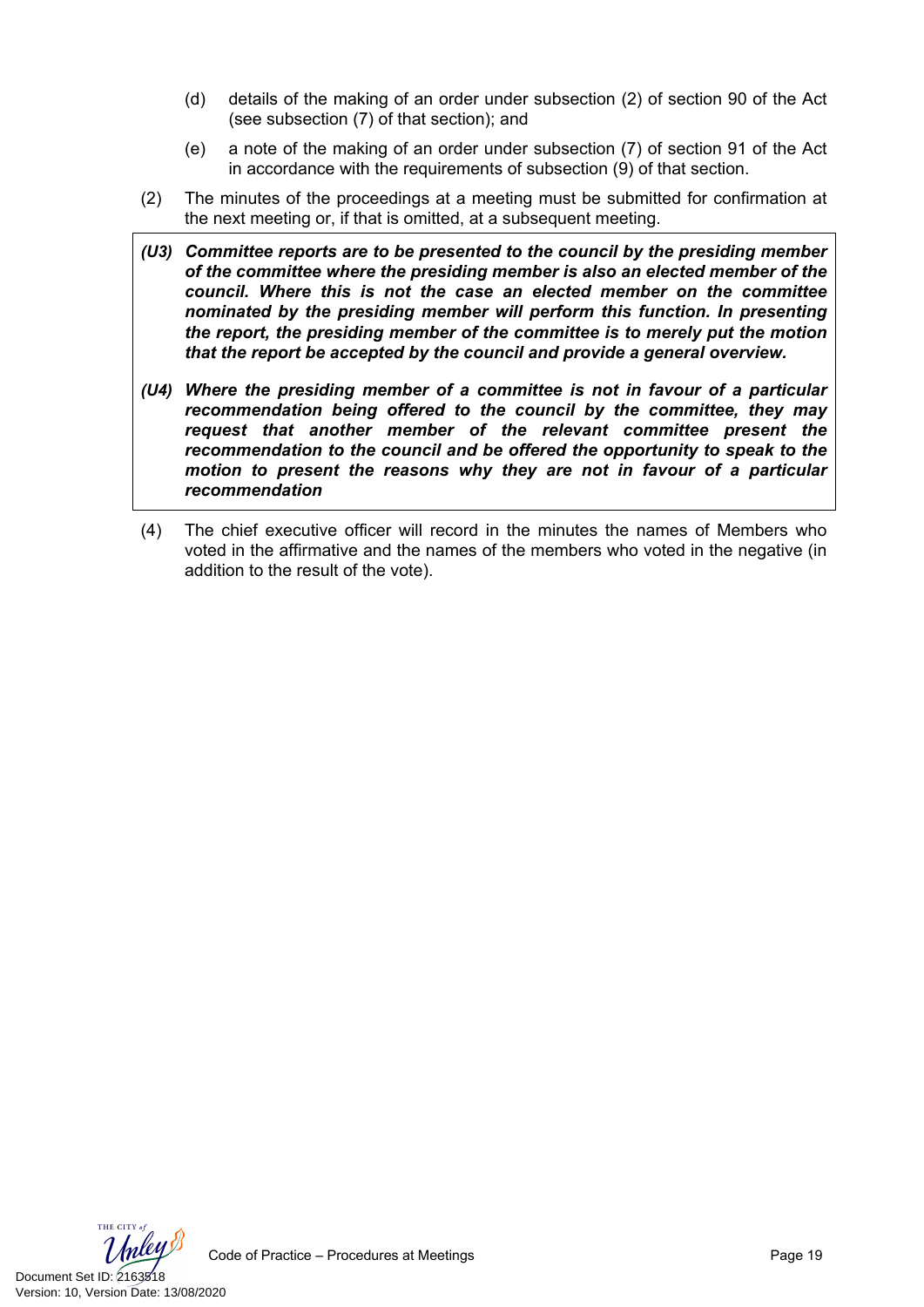# <span id="page-23-0"></span>**PART 4 – MISCELLANEOUS**

# <span id="page-23-1"></span>**26. QUORUM FOR COMMITTEES**

- (1) The prescribed number of members of a council committee constitutes a quorum of the committee and no business can be transacted at a meeting unless a quorum is present.
- (2) For the purposes of this regulation, the prescribed number of members of a council committee is—
	- (a) unless paragraph (b) applies—a number ascertained by dividing the total number of members of the committee by 2, ignoring any fraction resulting from the division, and adding 1; or
	- (b) a number determined by the council.

**Note- See also section 41(6) of the Act.**

# <span id="page-23-2"></span>**27. VOTING AT COMMITTEE MEETINGS**

- (1) Subject to the Act and these procedures, a question arising for decision at a meeting of a council committee will be decided by a majority of the votes cast by the members present at the meeting and entitled to vote on the question.
- (2) Each member of a council who is a member of a council committee and who is present at a meeting of the committee must, subject to a provision of the Act to the contrary, vote on a question arising for decision at that meeting.
- *(U3) Each member of a council committee (regardless of whether they are also a member of the council) who is present at a meeting of the committee must, subject to a provision of the Act to the contrary, vote on a question for decision at that meeting.*
- (4) The presiding member of a council committee has a deliberative vote on a question arising for decision at the meeting but does not, in the event of an equality of votes, have a casting vote.

# <span id="page-23-3"></span>*UNCM ELECTED MEMBER NON-COMMITTEE MEMBER CONTRIBUTION AT COMMITTEE MEETINGS*

- *(1) Any elected member who is not a member of the committee, at the discretion of the presiding member, is able to address members of the committee and provide contribution at any committee meeting of which they are not a member in accordance with the following process:*
	- *(a) The presiding member, with the approval of two thirds of the members present, may suspend the operation of meeting procedures for a period of time, in order to allow elected members (non-committee members) to make a contribution.*
	- *(b) The presiding member can then invite elected members (non-committee members) to 'sit' at the table and provide contribution on any issue relevant to any item of business. The contribution will be limited to 5 minutes duration per person.*

THE CITY of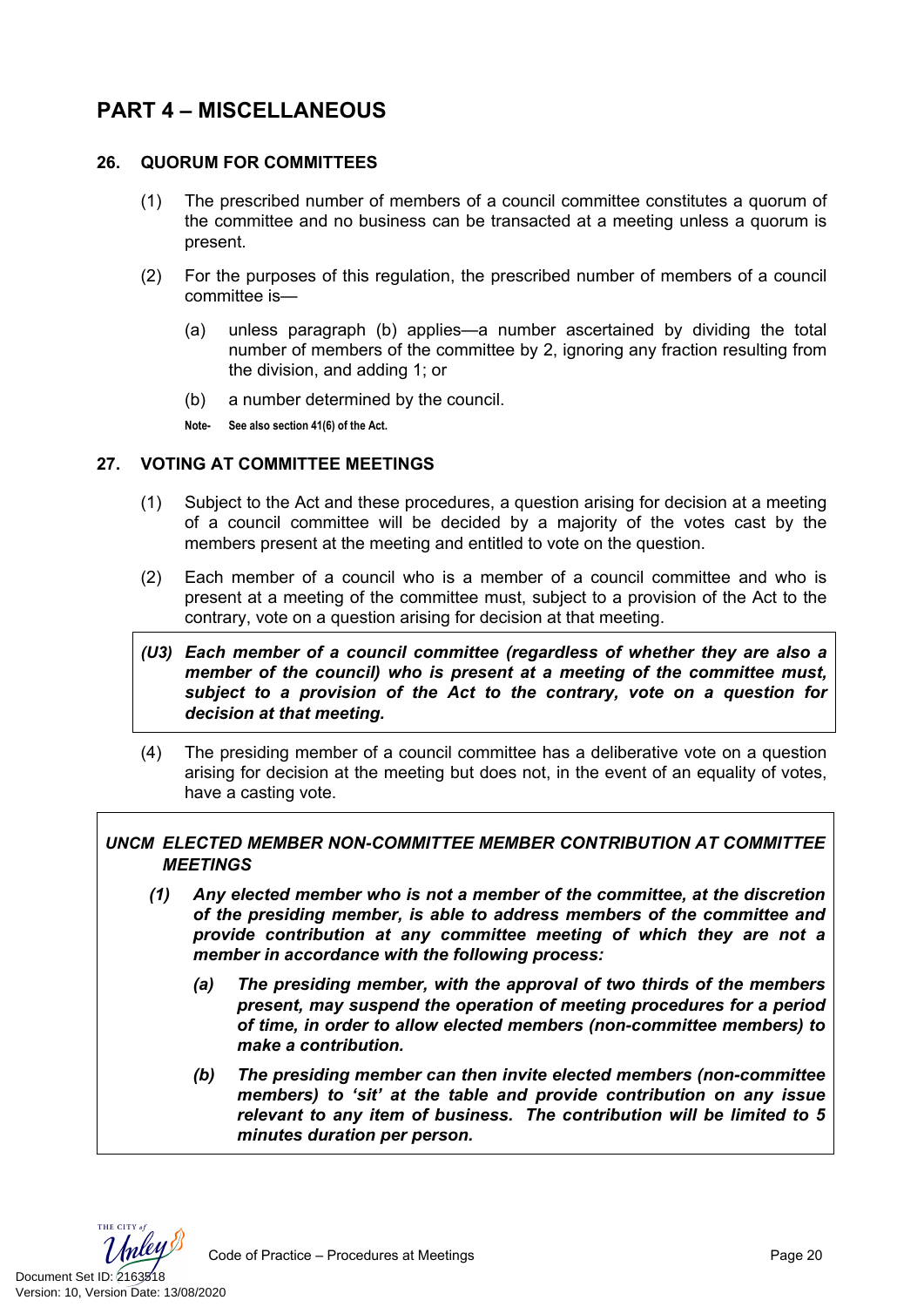- *(c) Following conclusion of the contribution provided, the presiding member will ask that each elected member who is not a member of the committee return to the gallery to be seated. There will be no further contribution or participation in the meeting by any elected member noncommittee member.*
- *(d) The period of suspension will come to an end as determined by the presiding member or at least two-thirds of the committee members present will resolve that the period should be brought to an end.*

# <span id="page-24-0"></span>**28. POINTS OF ORDER**

- (1) The presiding member may call to order a member who is in breach of the Act or these procedures.
- (2) A member may draw to the attention of the presiding member a breach of the Act or these procedures, and must state briefly the nature of the alleged breach.
- (3) A point of order takes precedence over all other business until determined.
- (4) The presiding member will rule on a point of order.
- (5) If an objection is taken to the ruling of the presiding member, a motion that the ruling not be agreed with must be moved immediately.
- (6) The presiding member is entitled to make a statement in support of the ruling before a motion under sub-clause (5) is put.
- (7) A resolution under sub-clause (5) binds the meeting and, if a ruling is not agreed with—
	- (a) the ruling has no effect; and
	- (b) the point of order is annulled.

#### <span id="page-24-1"></span>**29. INTERRUPTION OF MEETINGS BY MEMBERS**

- (1) A member of the council or council committee must not, while at a meeting—
	- (a) behave in an improper or disorderly manner; or
	- (b) cause an interruption or interrupt another member who is speaking.
- (2) Sub-regulation (1)(b) does not apply to a member who is—
	- (a) objecting to words used by a member who is speaking; or
	- (b) calling attention to a point of order; or
	- (c) calling attention to want of a quorum.
- (3) If the presiding member considers that a member may have acted in contravention of sub-regulation (1), the member must be allowed to make a personal explanation.
- (4) Subject to complying with sub-regulation (3), the relevant member must leave the meeting while the matter is considered by the meeting.

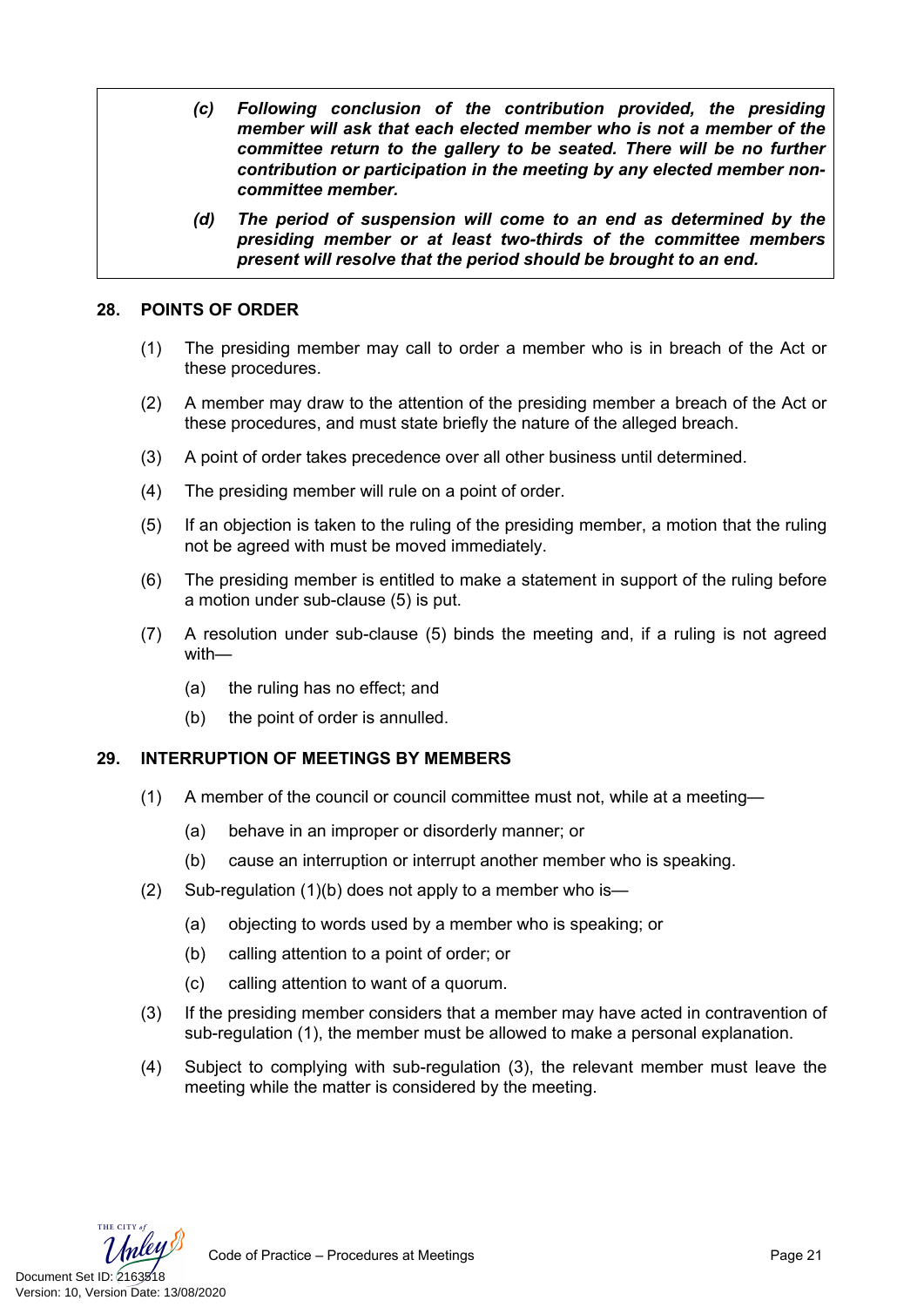- (5) If the remaining members resolve that a contravention of sub-regulation (1) has occurred, those members may, by resolution—
	- (a) censure the Member; or
	- (b) suspend the Member for a part, or for the remainder, of the meeting.
- (6) A member who—
	- (a) refuses to leave a meeting in contravention of sub-regulation (4); or
	- (b) enters a meeting in contravention of a suspension under sub-regulation (5),

is guilty of an offence.

Maximum penalty: \$1 250.

# <span id="page-25-0"></span>**30. INTERRUPTION OF MEETINGS BY OTHERS**

A member of the public who is present at a meeting of the council or council committee must not—

- (a) behave in a disorderly manner; or
- (b) cause an interruption.

Maximum penalty: \$500.

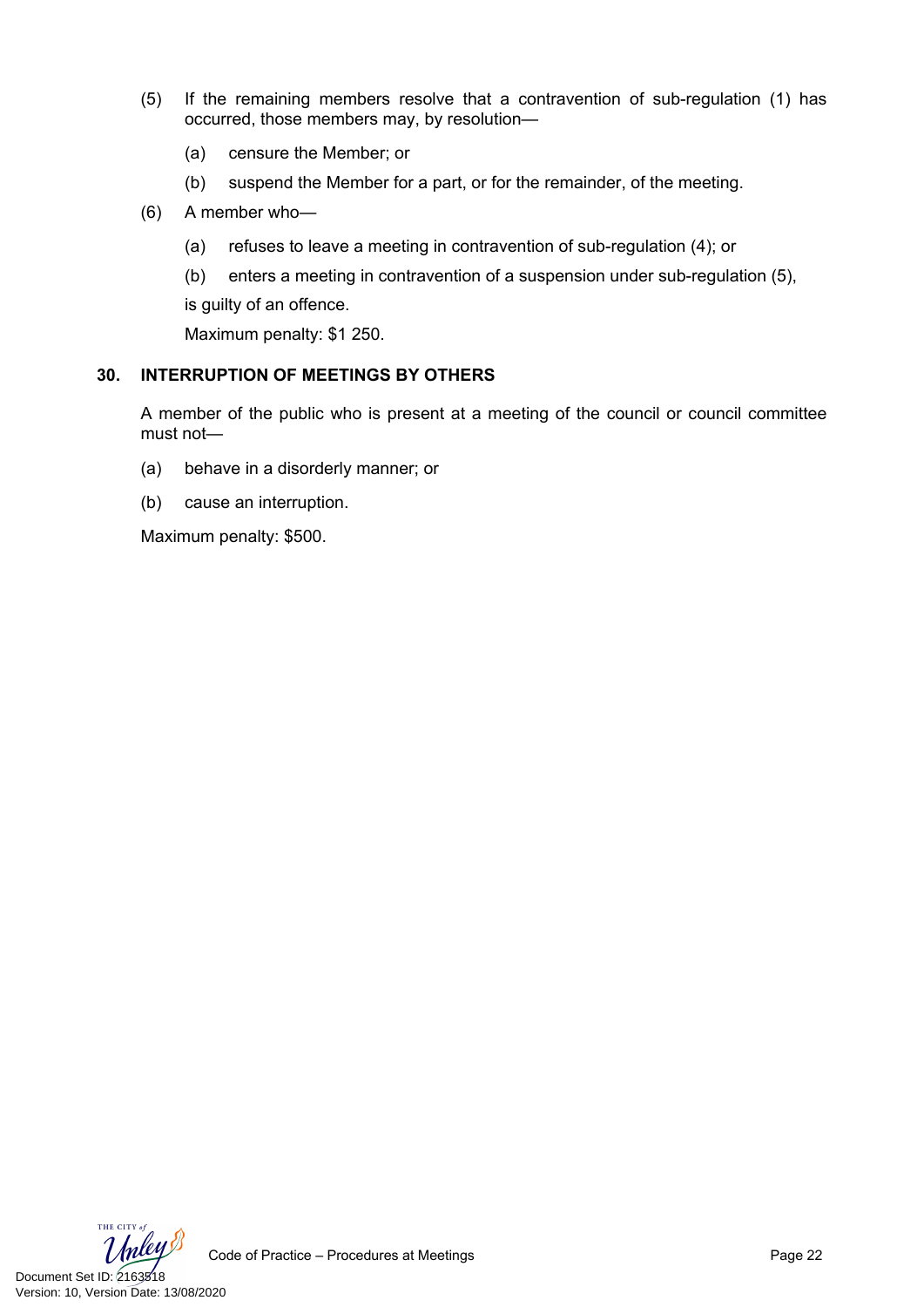# <span id="page-26-0"></span>**PART 5 – SUPPLEMENTARY PROCEDURES FOR COUNCIL AND COMMITTEES**

#### <span id="page-26-1"></span>*U32 ELECTED MEMBER REPORTS*

- *(1) Reports of members must be prepared in accordance with the Elected Member Reports Protocol.*
- *(2) Reports for inclusion in the council agenda should be submitted to the Executive Assistant to the CEO and Mayor by no later than the Tuesday prior to a Council Meeting.*

# <span id="page-26-2"></span>*U33 NOMINATION/APPOINTMENT OF ELECTED MEMBERS TO INTERNAL AND EXTERNAL POSITIONS*

*Where there is a need to appoint an elected member to an internal or external position(s), and the number of nominees exceeds the number of positions available, the following process will apply:*

- *(1) Before debate on the item, the presiding member will seek the consent of two thirds of the members present for a short term suspension of proceedings to undertake a ballot process.*
- *(2) The presiding member will call for nominations. Where a nomination of another person is made, that person must confirm they are willing to accept the nomination.*
- *(3) The presiding member may offer nominees and opportunity to speak in support of their nomination. A maximum of five minutes will be provided and during this time all other nominees must exit the chamber.*
- *(4) Ballot papers will be distributed to all members present. Ballot papers and the voting process will undertaken in a confidential manner, with only the outcome of the ballot being communicated.*
- *(5) Elected members will record their vote in the following manner:*
	- *(a) The number of votes cast will equal the number of vacancies to be filled, i.e. if there are two vacancies, votes must be indicated next to two names on the ballot paper, if there are four vacancies, votes must be indicated next to four names on the ballot paper etc*

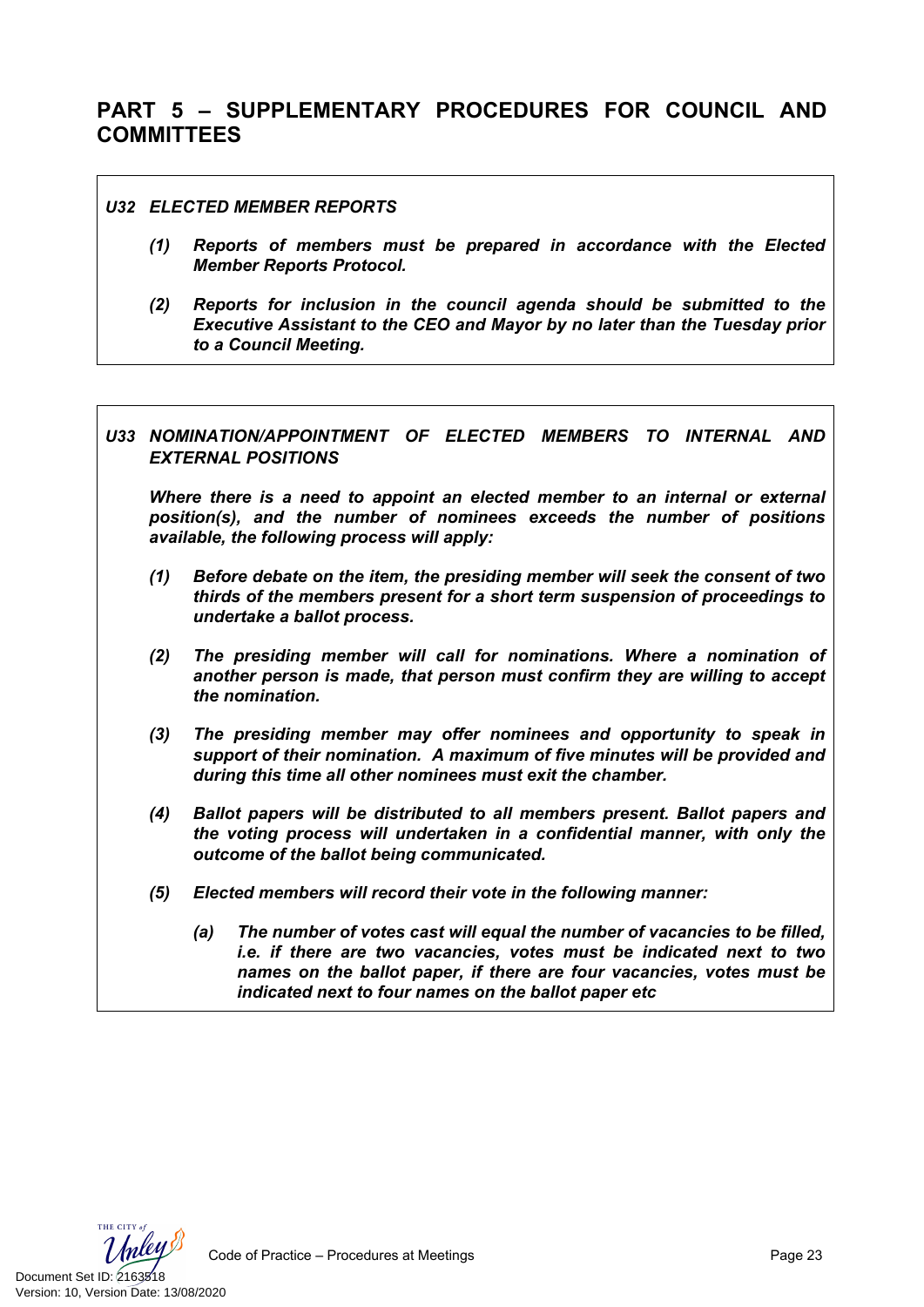*(b) Numbers will be used to indicate the order of preference, with the most preferred candidate being marked with the number 1 and subsequent candidates being numbered in descending order. For example:*

| <b>Ballot Paper</b>                  |                  | <b>Ballot Paper</b>                  |                  |  | <b>Ballot Paper</b>                |  |                  |
|--------------------------------------|------------------|--------------------------------------|------------------|--|------------------------------------|--|------------------|
| 3 vacancies to be filled, 5 nominees |                  | 4 vacancies to be filled, 5 nominees |                  |  | 1 vacancy to be filled, 3 nominees |  |                  |
|                                      | Mayor Hewitson   |                                      | Mayor Hewitson   |  |                                    |  | Mayor Hewitson   |
| 3                                    | Cr Anastassiadis |                                      | Cr Anastassiadis |  |                                    |  | Cr Anastassiadis |
|                                      | Cr Boisvert      | $\overline{4}$                       | Cr Boisvert      |  |                                    |  | Cr Boisvert      |
| $\overline{2}$                       | Cr Broniecki     |                                      | Cr Broniecki     |  |                                    |  | Cr Broniecki     |
|                                      | <b>Cr</b> Dewing |                                      | <b>Cr</b> Dewing |  | $\mathbf{1}$                       |  | Cr Dewing        |
|                                      | Cr Dodd          | $\mathbf{1}$                         | Cr Dodd          |  |                                    |  | Cr Dodd          |
|                                      | Cr Hudson        |                                      | Cr Hudson        |  |                                    |  | Cr Hudson        |
|                                      | Cr Hughes        |                                      | Cr Hughes        |  |                                    |  | Cr Hughes        |
|                                      | Cr Palmer        |                                      | Cr Palmer        |  |                                    |  | Cr Palmer        |
|                                      | Cr Rabbitt       | $\overline{2}$                       | Cr Rabbitt       |  |                                    |  | Cr Rabbitt       |
|                                      | Cr Russe         | 3                                    | Cr Russo         |  |                                    |  | Cr Russo         |
|                                      | Cr Sheehan       |                                      | Cr Sheehan       |  |                                    |  | Cr Sheehan       |
| 1                                    | Cr Wright        |                                      | Cr Wright        |  |                                    |  | <b>Cr Wright</b> |

- *(c) Ballot papers will be collected by staff and results tallied by giving each person with a first preference the number of points equal to the number of positions available, and continuing down the ballot in descending order, until the last preference on the ballot receives one point.*
- *(d) The result of the ballot will be communicated to the Presiding Member*  who will announce the preferred candidate(s). All ballot papers will *remain confidential.*
- *(e) The suspension of meeting procedures will be brought to an end.*
- *(f) The presiding member will call for a motion in relation to the item to confirm the outcome of the ballot.*

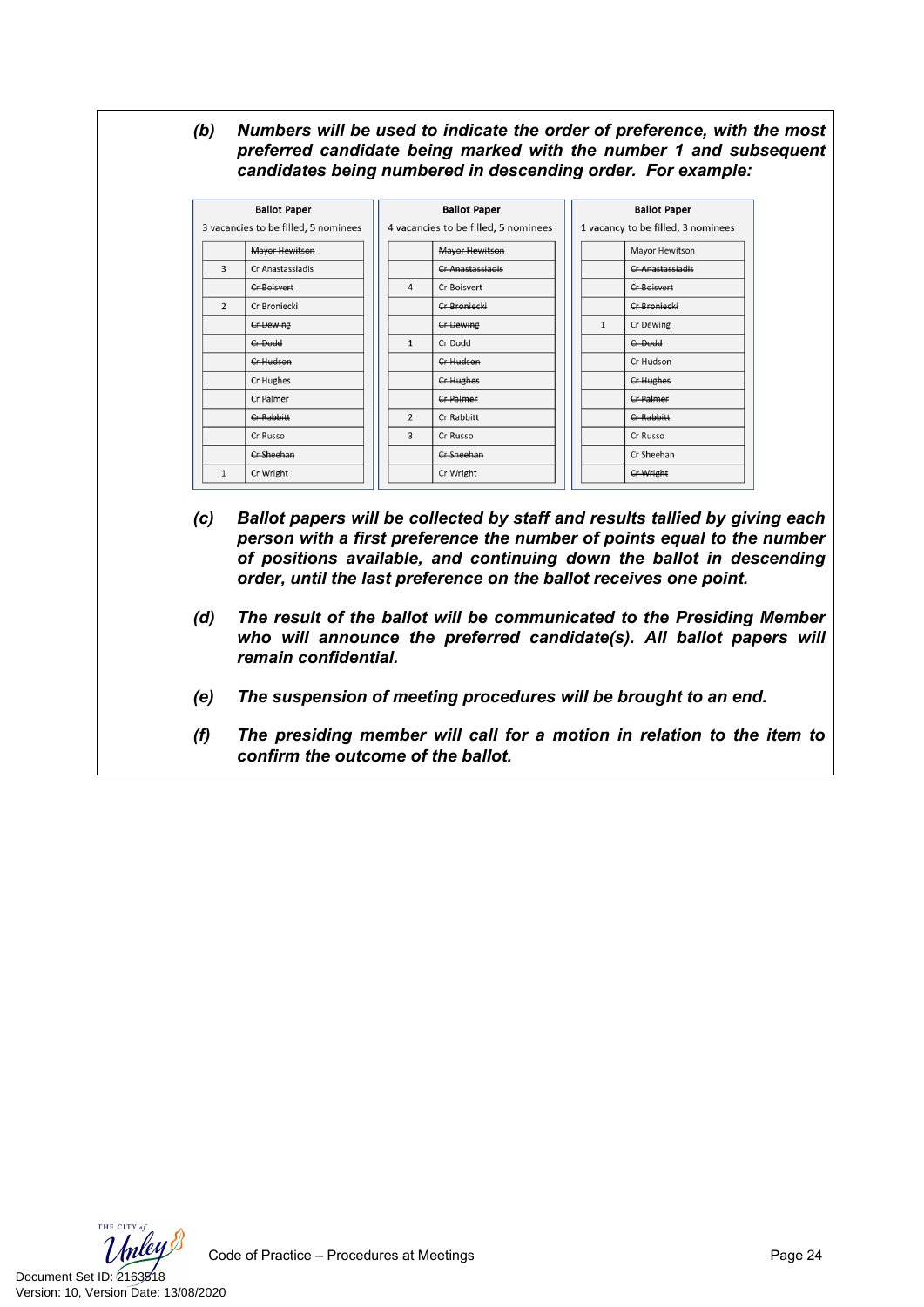|     | <b>U34 ELECTED MEMBER BRIEFINGS AND WORKSHOPS - OPERATING PROCEDURE</b>                                                                                                                                                                                       |
|-----|---------------------------------------------------------------------------------------------------------------------------------------------------------------------------------------------------------------------------------------------------------------|
|     | The following sets out the operating procedures that apply to Elected Member Briefings<br>and Workshops:                                                                                                                                                      |
| (a) | Apologies should be submitted to the Mayor and/or Deputy Mayor.                                                                                                                                                                                               |
| (b) | The Deputy Mayor acts as the Chair for Briefings and Workshops.                                                                                                                                                                                               |
| (c) | Sessions commence promptly at the notified time (usually 6.30pm).                                                                                                                                                                                             |
| (d) | Every effort is made to keep topics within the notified duration $-$ this may mean at<br>times members are restricted to one statement about the topic.                                                                                                       |
| (e) | Workshops and Briefings are convened for a range of purposes, primarily to<br>provide information to Elected Members. A Cover Sheet is distributed prior to<br>workshops/briefings and provides a summary of each topic and names and roles of<br>presenters. |
| (f) | For meeting efficiency and protocol please direct comments/questions to the Chair.<br>Side conversations/interjections should not be made.                                                                                                                    |
| (g) | Briefings and Workshops are not decision making forums, nor are they a forum for<br>'free exchange' between members (Chair manages contributions from attendees in<br>an equitable manner).                                                                   |
| (h) | Seating is not allocated or fixed.                                                                                                                                                                                                                            |
| (i) | A light meal is provided and eating during presentations is permissible. Changes to<br>dietary requirements should be conveyed to the Executive Assistant to the CEO<br>and Mayor in advance.                                                                 |
| (j) | Members of the public (including the Media) may attend (except where a session is<br>closed/confidential).<br>Responses<br>should<br>not<br>be<br>made<br>to<br>interjections/comments/questions from the public gallery.                                     |
| (k) | Contributions should be made with the awareness that, unless closed to the public,<br>Briefings and Workshops are a public forum.                                                                                                                             |
| (1) | As a general rule, briefings will conclude by 9.00pm.                                                                                                                                                                                                         |
| (m) | When time allows, EM's will be invited to briefly raise Matters of Interest or Concern<br>that are deemed worthwhile for others awareness.                                                                                                                    |
| (n) | CONFIDENTIALITY. From time to time topics will be confidential and emails /<br>papers will convey this status. In those circumstances appropriate management of<br>information must be undertaken.                                                            |

<span id="page-28-0"></span> $\sqrt{2}$ 

Code of Practice – Procedures at Meetings Page 25

ヿ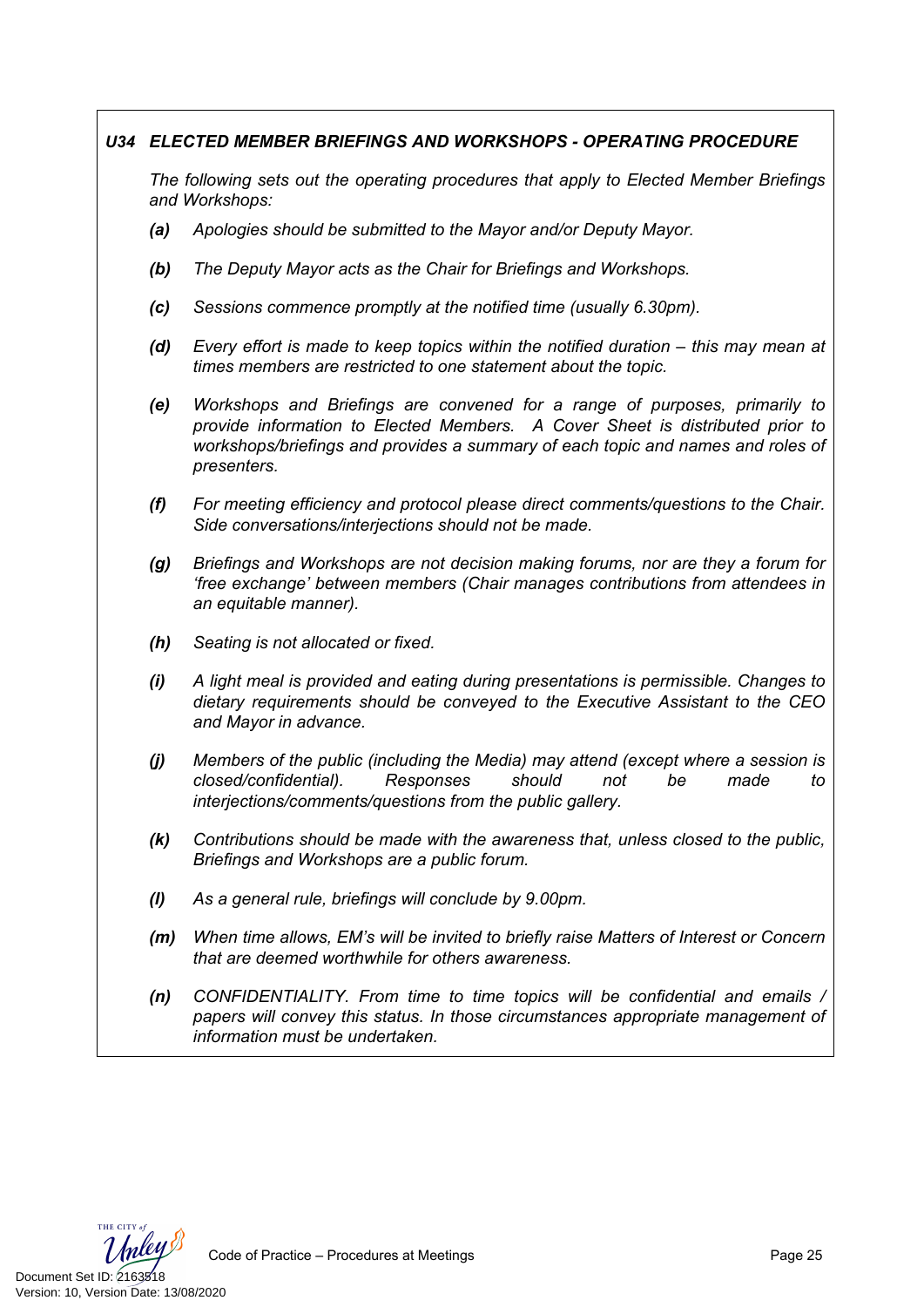# <span id="page-29-0"></span>**SPECIFIC POWERS OF THE PRESIDING MEMBER**

*The Regulations give specific powers and responsibilities to the presiding member in the following circumstances -*

# *Minutes*

• *Signing the minutes once a motion of confirmation has been carried – R. 8.*

# *Questions*

- *The presiding member may allow the answer to a question without notice to be given at the next meeting – R. 9(4).*
- *The presiding member may rule that a question with or without notice not be answered if the presiding member considers that the question is vague, irrelevant, insulting or improper – R. 9(6).*

# *Deputations*

- *A request for a deputation must be in writing to the CEO who passes it to the presiding member.*
- *The presiding member may refuse to allow a deputation to appear at a meeting. If the presiding member refuses to allow a deputation he/she must report the decision to the next meeting of the Council or committee. The Council or committee may resolve to allow the deputation to appear despite a contrary ruling by the presiding member – R. 11(5) & (6).*

# *Motions*

- *The presiding member may refuse to accept a motion without notice if, after taking into account the Guiding Principles, he/she considers that the motion should be dealt with by way of written notice of motion – R. 12(6).*
- *The presiding member may refuse to accept a motion if the subject matter is, in his/her opinion, beyond the power of the Council or committee.*

# *Short-term suspension*

• *The presiding member, with the consent of two thirds of the members present, may suspend the operation of all or part of Division 2 of the Regulations for a short time if he/she considers that the conduct of the meeting would benefit from such a suspension. The presiding member may in his/her discretion determine that a short term suspension be brought to an end – R. 20.*

# *Point of order*

*A point of order is a breach of the provisions of the Act or Regulation.*

- *The presiding member may call to order a member who is in breach of the Act or Regulations.*
- *The presiding member will rule on a point of order R. 28.*
- *If an objection is taken to the ruling of the presiding member, a motion that the ruling not*  be agreed with must be moved immediately. The presiding member is entitled to make a *statement in support of his/her ruling before putting the motion to not agree with the ruling.*

THE CITY of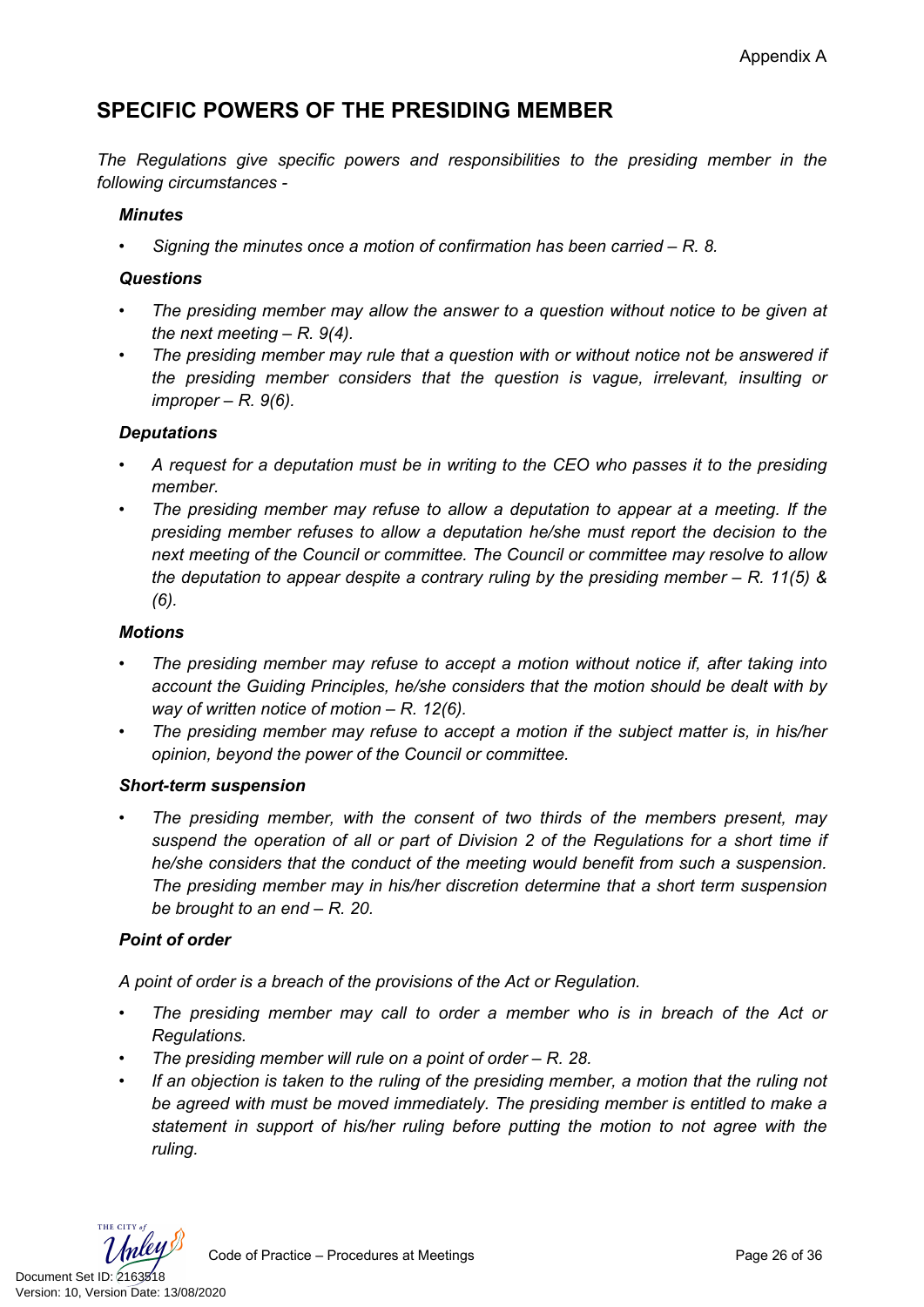# <span id="page-30-0"></span>**AGENDA STRUCTURE**

THE CITY of CITY of

JON DI

# **Council Meeting**

Notice is hereby given pursuant to the provisions of the *Local Government Act, 1999*, that the next Meeting of City of Unley will be held in the Council Chambers,

181 Unley Road, Unley on

# *Monday*

*xxx 2019*

# *7.00pm*

for the purpose of considering the items included on the Agenda.

Peter Tsokas

**Chief Executive Officer**

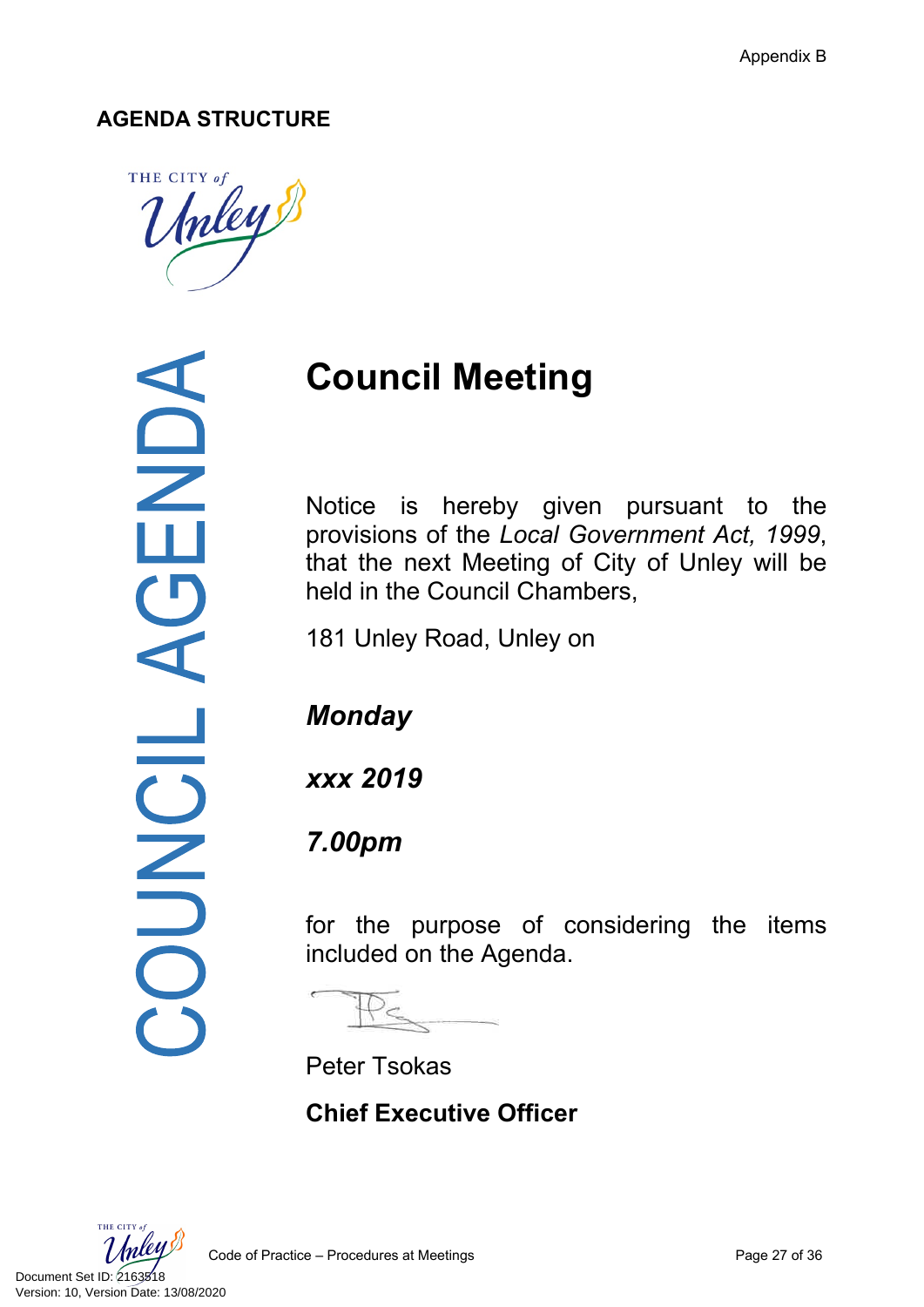Our City is recognised for its vibrant community spirit, quality lifestyle choices, diversity, business strength and innovative leadership.

# **COUNCIL IS COMMITTED TO**

- Ethical, open honest behaviours
- Efficient and effective practices
- Building partnerships
- Fostering an empowered, productive culture "A Culture of Delivery"
- Encouraging innovation "A Willingness to Experiment and Learn"

# **ACKNOWLEDGEMENT**

We would like to Acknowledge that the land we meet on today is the traditional lands for the Kaurna people and that we respect their spiritual relationship with their Country.

We also acknowledge the Kaurna people as the traditional custodians of the Adelaide region and that their cultural and heritage beliefs are still as important to the living Kaurna people today.

# **PRAYER AND SERVICE ACKNOWLEDGEMENT**

We pray for wisdom to provide good governance for the City of Unley in the service of our community.

Members will stand in silence in memory of those who have made the Supreme Sacrifice in the service of their country, at sea, on land and in the air.

Lest We Forget.

# **WELCOME**

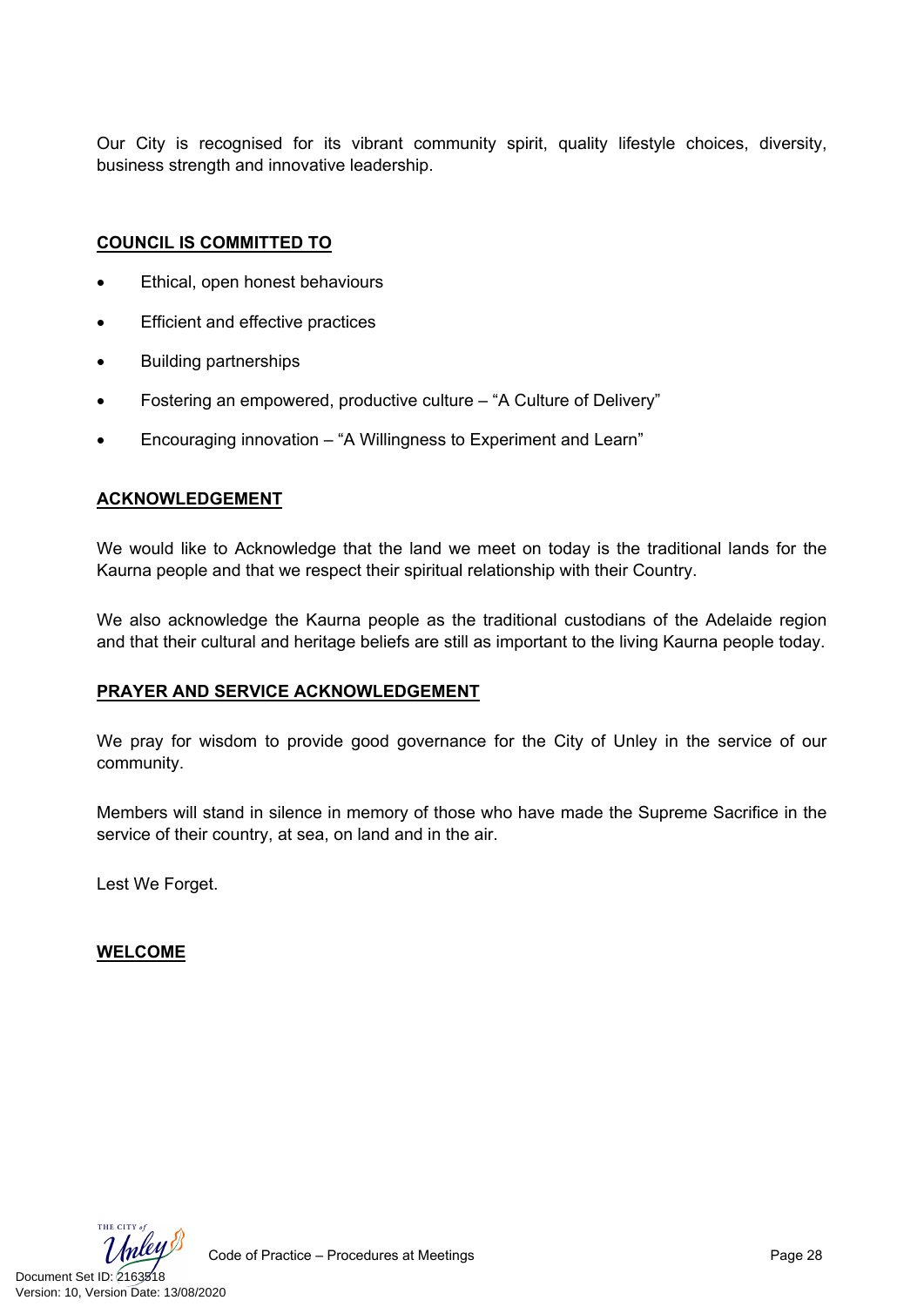# **ORDER OF BUSINESS**

# **APOLOGIES**

*Apologies submitted prior to the finalisation of the Council Agenda are listed here*

# **LEAVE OF ABSENCE**

*A record of any member with an approved leave of absence, or any requests for approval of leave of absence are listed here*

# **CONFLICT OF INTEREST**

*Members to advise if they have any material, actual or perceived conflict of interest in any Items in this Agenda and, if so, a Conflict of Interest Disclosure Form is to be submitted for each Item*

# **MINUTES**

*Presentation of the minutes of the previous Council Meeting.*

# **DEFERRED / ADJOURNED ITEMS**

*Items that have previously been deferred or adjourned are listed here for consideration by Council.*

# **PETITION**

*Petitions received must be presented to the next available Council meeting. Presentation of a Petition to Council comprises a copy of the petition and a covering report, containing Officer Comments and a recommendation for the consideration of Council.*

*Refer to section 10 of the Code of Practice for Meeting Procedures for more information regarding Petitions at Council Meetings.*

# **DEPUTATIONS**

*An opportunity for people who have requested an appearance at Council as a Deputation to speak in relation to a matter.*

*Refer to section 11 of the Code of Practice for Meeting Procedures for more information regarding Deputations at Council Meetings.*

THE CITY.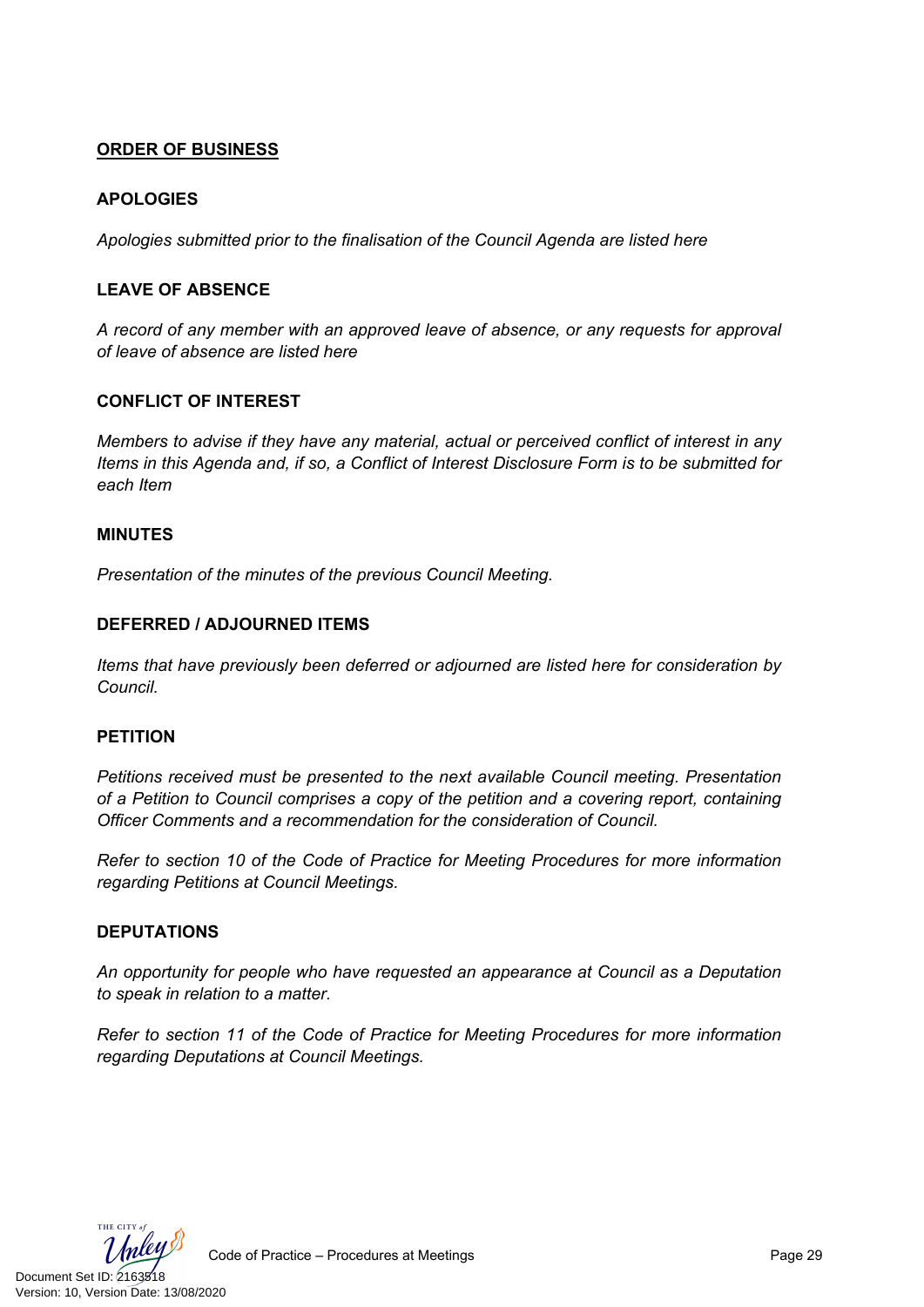# **REPORTS OF COMMITTEES**

*Recommendations from Committees to Council for consideration. Each item is considered in turn with a mover and seconder recorded in the minutes.*

*Committee recommendations considered include:*

- *Audit Committee*
- *City Strategy and Development Policy Committee*
- *Chief Executive Officer Review Panel*

# **REPORTS OF OFFICERS**

*Reports from Administration Officers to Council for consideration. Each item is considered in turn with a mover and seconder recorded in the minutes.*

# **COUNCIL ACTION RECORDS**

*A report setting out previous resolutions of Council that are yet to be completed. The report includes a summary of current status and estimated time for completion.*

# **MOTIONS OF WHICH NOTICE HAS BEEN GIVEN**

*Members may bring forward a Motion on Notice in relation to any matter. A Motion on Notice must be submitted to the Chief Executive Officer at least five (5) clear days before the date of the meeting at which the motion is to be moved.*

*A motion the effect of which, if carried, would be to revoke or amend a resolution passed since the last periodic election of the Council must be brought by written Motion on Notice.*

*Refer to section 12 of the Code of Practice for Meeting Procedures for more information regarding Motions on Notice.*

# **MOTIONS WITHOUT NOTICE**

*Subject to the Local Government Act 1999 and Councils' Code of Practice for Meeting Procedures a member may bring forward any business by way of a Motion Without Notice.*

*The Presiding Member may refuse to accept a motion without notice if they consider that the motion should be dealt with by way of a written notice of motion.*

# **QUESTIONS OF WHICH NOTICE HAS BEEN GIVEN**

*Questions that have been submitted by Elected Members prior to the distribution of the Council Agenda appear here, along with a response from the relevant Officer.*

*Questions on Notice must be submitted at least five (5) clear days before the date of the meeting at which the question is to be asked.*

*Refer to section 9 of the Code of Practice for Meeting Procedures for more information regarding Questions.*

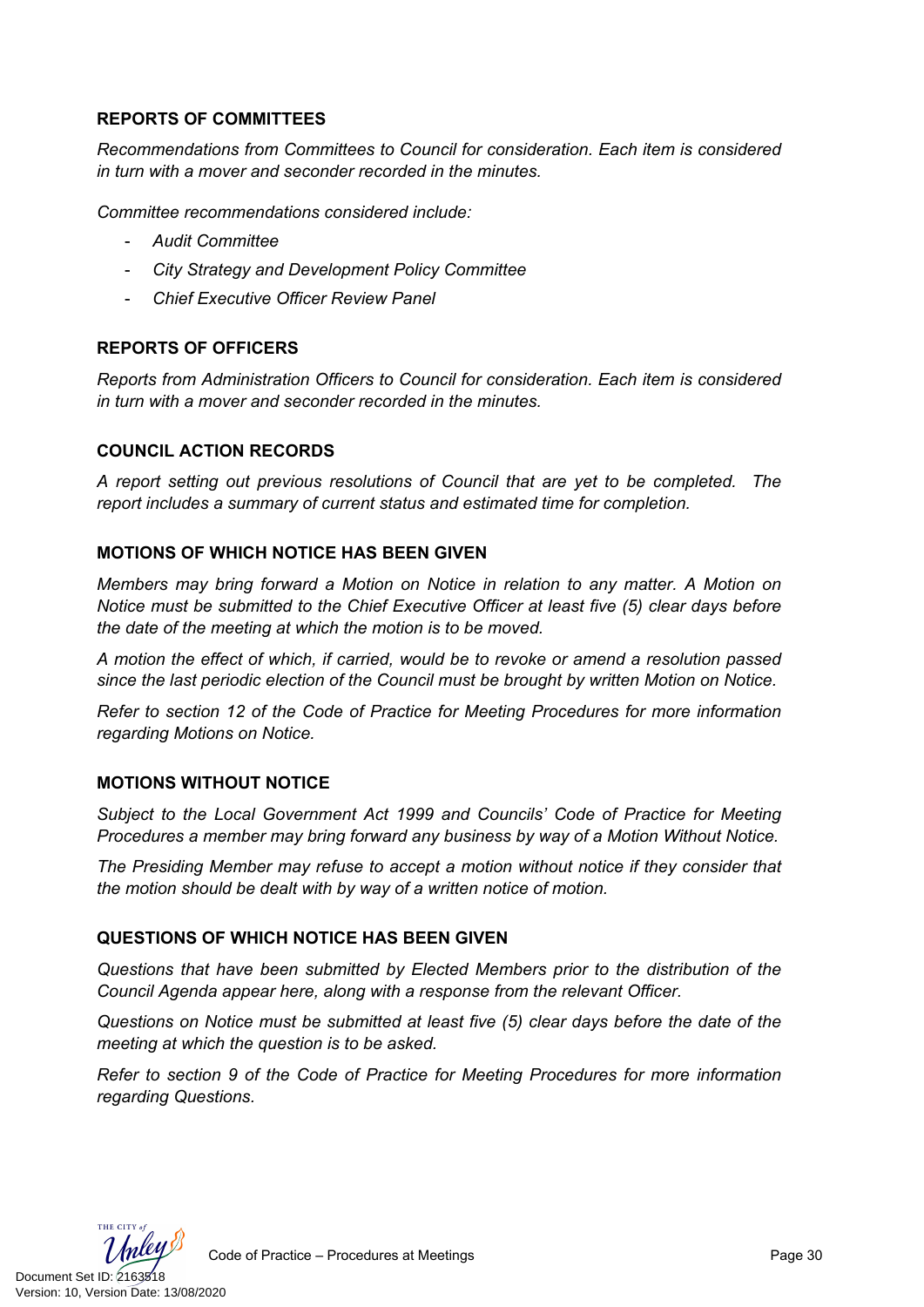# **QUESTIONS WITHOUT NOTICE**

*Members may ask questions without notice at a Council Meeting. Where possible an answer will be provided to the question. Detailed information about Questions without Notice and the response provided will not be recorded in the minutes unless Council resolves to do so.*

*Where it is not possible to provide an answer to the question, the question will be taken on notice with a response included in the Agenda for the following Council Meeting.*

*Refer to section 9 of the Code of Practice for Meeting Procedures for more information regarding Questions.*

#### **CORRESPONDENCE**

*Copies of correspondence received to be brought to the attention of Council.*

#### **MAYOR'S REPORT**

*A report from the Mayor summarising activity for the period prior to the Council Meeting.*

*The Elected Member Reports Protocol sets out the requirements for written Elected Member Reports that are submitted for inclusion in the Council Agenda.*

#### **DEPUTY MAYOR'S REPORT**

*A report from the Deputy Mayor summarising activity for the period prior to the Council Meeting.*

*The Elected Member Reports Protocol sets out the requirements for written Elected Member Reports that are submitted for inclusion in the Council Agenda.*

#### **REPORTS OF MEMBERS**

*A report from the Elected Members summarising activity for the period prior to the Council Meeting.*

*The Elected Member Reports Protocol sets out the requirements for written Elected Member Reports that are submitted for inclusion in the Council Agenda.*

#### **CONFIDENTIAL ITEMS**

*The Chief Executive Officer may indicate, pursuant to section 83(5) of the Local Government Act 1999, that, if Council so determines, a matter my be considered in confidence under Part 3 of the Local Government Act 1999. The grounds for consideration in confidence must be included in the Agenda.*

*The consideration of confidential items at all Council and Committee meetings will be in accordance with the Act and Council's Code of Practice for Access to Meetings and Associated Documents, which explains the use of confidential provisions under the Local Government Act 1999 at Council and Committee Meetings.*

*Refer to section U.CONF of the Code of Practice for Meeting Procedures for more information regarding Confidential Items.*

THE CITY of